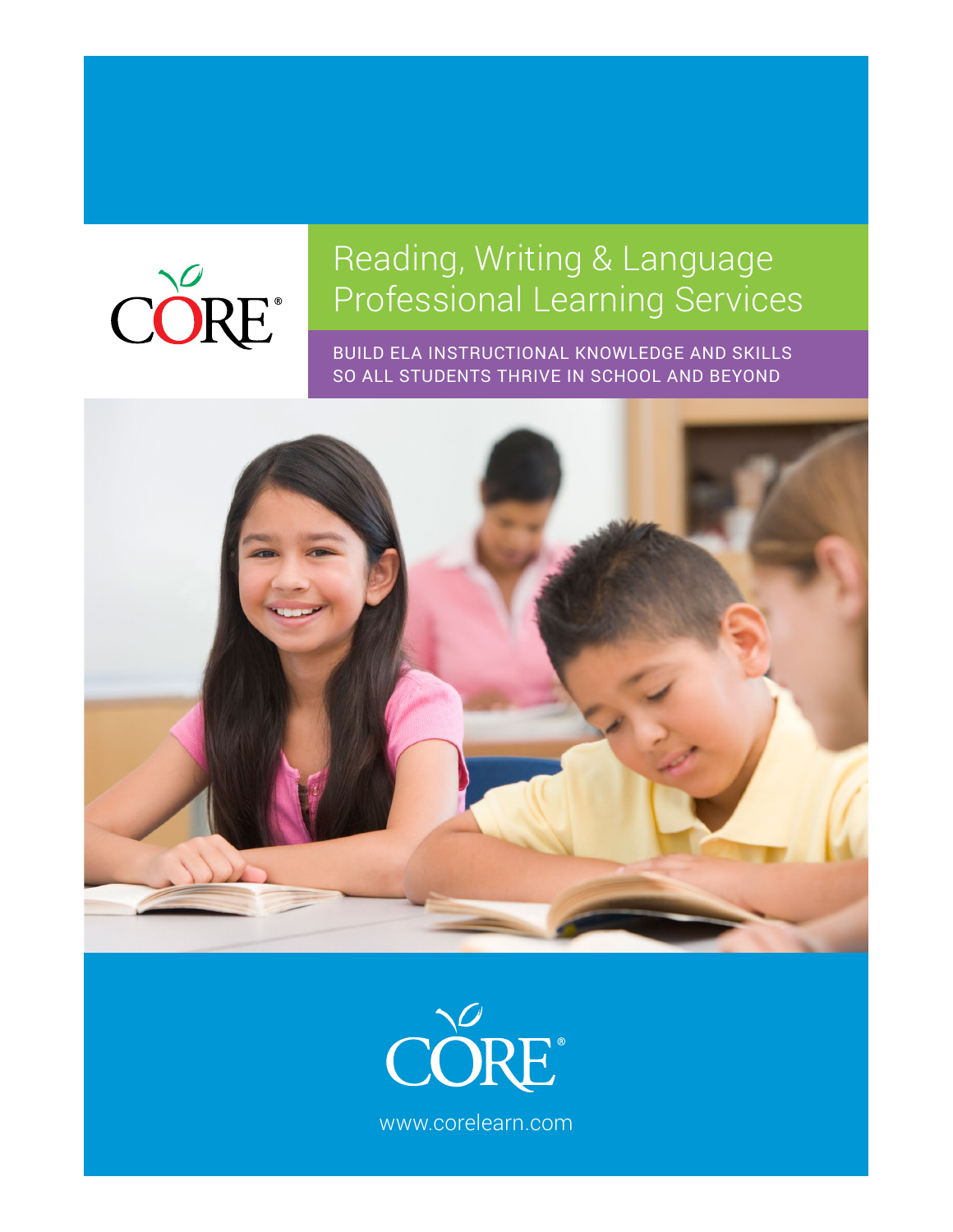This overview of CORE's professional learning services for reading, writing and language will help you select the offerings and products that align best with the needs of your district or school. If you'd like a free consultation with a CORE Professional Learning Expert about leveraging our expertise and experience to improve outcomes for your students, please call us at **888.249.6155** or email **info@corelearn.com.**

### Improve Reading, Writing and Language Results

*Professional learning that delivers lasting instructional change*

Without strong reading, writing and language skills students will struggle in school and in their careers. CORE's ELA professional learning services provide PreK–12 schools with a common framework of knowledge and pedagogy to implement and ensure the consistent use of evidence-based reading and writing instructional programs and practices so that students learn the skills they need for lifelong success.

Working with CORE Instructional Implementation Experts, teachers deepen their knowledge of the science of reading and ELA instruction, learn to implement their specific ELA program, and enhance their instructional skills. CORE also works with school leaders to implement consistent processes to develop teachers' ELA practices, implement MTSS, and create a professional learning culture that fosters high achievement for all students.

CORE's approach to reading, writing and language professional learning builds knowledge and skills through:

- $\blacksquare$  Well-structured courses & workshops  $-$  online and on-site
- $\blacksquare$  Site-based coaching
- **Modeling**
- $\blacksquare$  Mentoring

CORE's professional learning services address the learning needs of ALL students including English language learners, students with dyslexia and students with special needs.

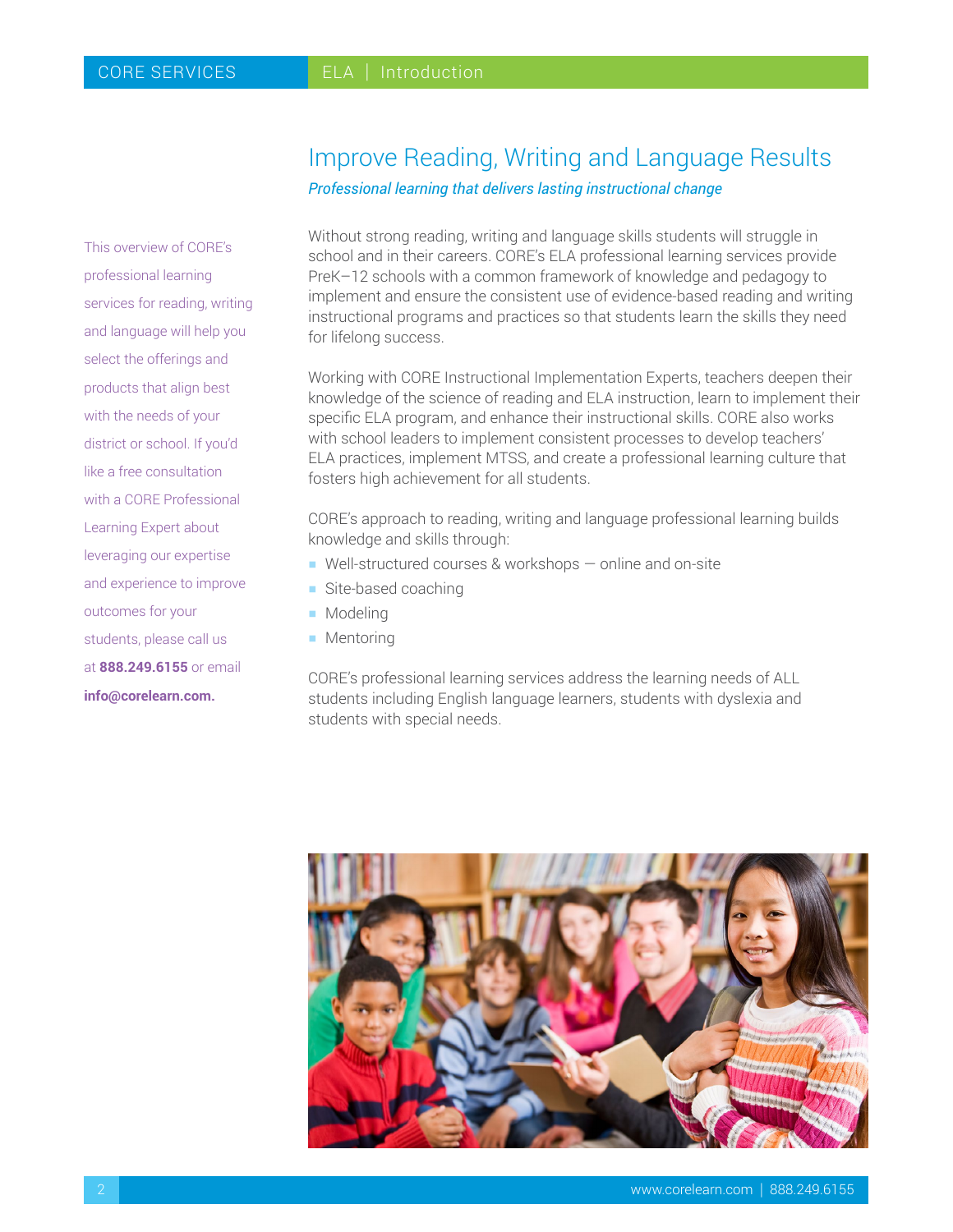# <span id="page-2-0"></span>TABLE OF CONTENTS

### Site Implementation and Coaching Support Services

| Site Implementation, Standards Alignment, Consultation, |
|---------------------------------------------------------|
| Material Selection, and Program Implementation  4       |
|                                                         |

### Foundational and Topical PreK and Elementary Literacy Offerings

| Reading Assessment for Effective Instruction 11          |
|----------------------------------------------------------|
|                                                          |
| Language Conventions and Writing Fundamentals 12         |
|                                                          |
| Building Comprehension and Collaborative Conversations14 |
| Argumentative and Opinion Writing: Taking a Stand15      |
| Narrative and Informative/Explanatory Writing 16         |

### Foundational and Topical Adolescent Literacy Offerings

| Effective Vocabulary Instruction Across Content Areas 19<br>Building Comprehension and Collaborative Conversations 20<br>Argumentative and Opinion Writing: Taking a Stand 22 |  |
|-------------------------------------------------------------------------------------------------------------------------------------------------------------------------------|--|
|                                                                                                                                                                               |  |
|                                                                                                                                                                               |  |
|                                                                                                                                                                               |  |
|                                                                                                                                                                               |  |
|                                                                                                                                                                               |  |

### Instructional Resources

### Online Course

## Specialized Services for Our Partners

| Center for the Collaborative Classroom: SIPPS and Being a Writer  29 |  |
|----------------------------------------------------------------------|--|

#### Success Stories

| Educator Professional Learning that Leads to Sustained Improvement |
|--------------------------------------------------------------------|
|                                                                    |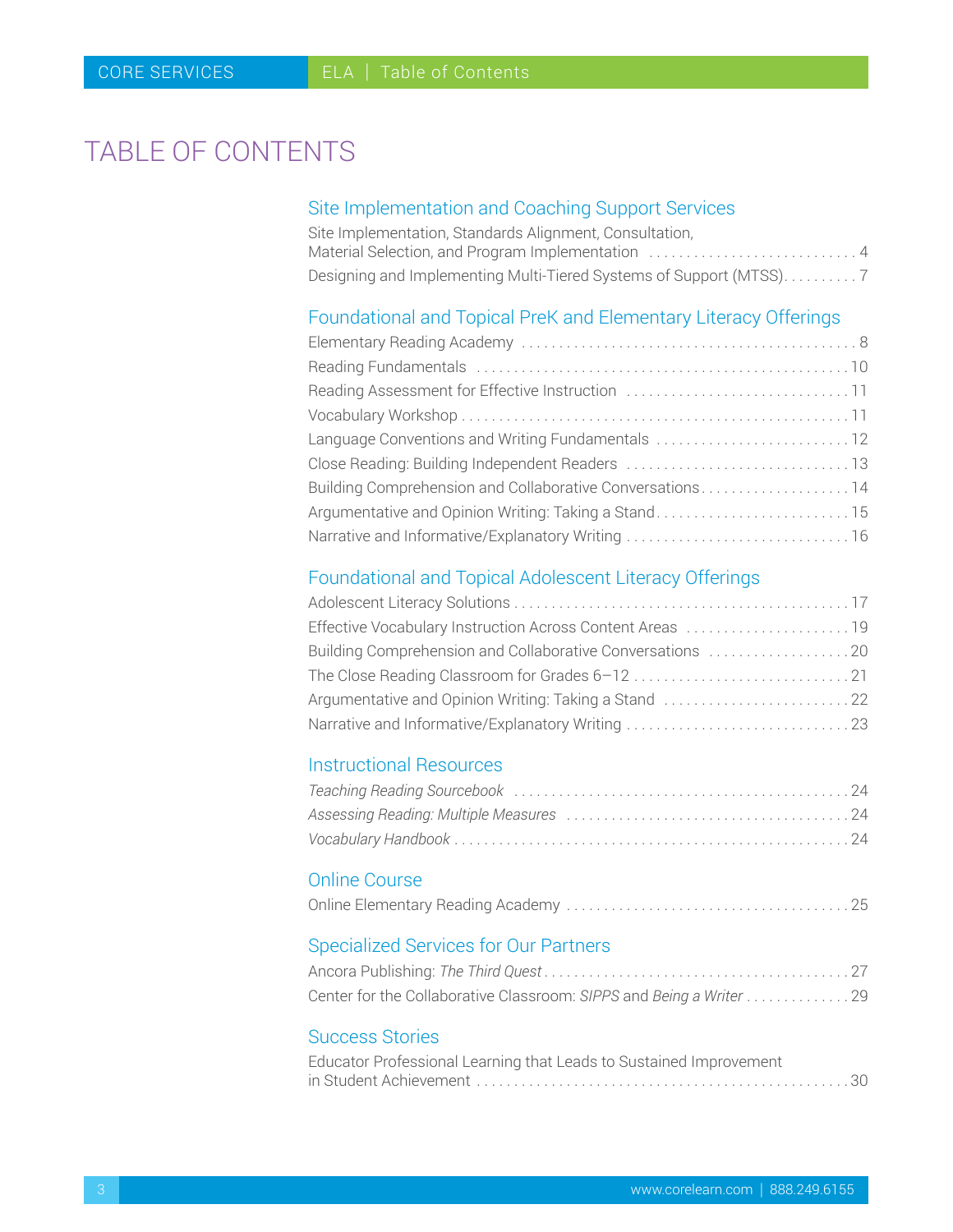## <span id="page-3-0"></span>SITE IMPI EMENTATION AND COACHING SUPPORT SERVICES

### Site Implementation and Coaching Support Services for Sustainable Improvement in Literacy

#### Levels: PreK-12

Audience: Specific services are determined during planning for each visit. The principal or site administrator and other instructional leaders are requested to participate in all visits.

Format: The needs of each school determine the focus of visits. 4–14 days are recommended.

#### CORE Site Implementation, Standards Alignment, and Consultation

Research and CORE's own experience have shown that coaching and support are vital for professional development to be effective. CORE's Site Implementation, Standards Alignment, and Consultation are essential components of CORE expert support. Site assistance is provided in tandem with whole district implementation to develop a seamless system that ensures equity across all sites. Specific content is determined in consultation between CORE and the school and/or district leadership. During the site visit, CORE Educational Consultants work informally with small groups of teachers, coaches, and administrators.

Site visits and/or demonstration site visits provide the following important services:

#### **Collaborative Planning**

The first CORE site visit is a crucial planning day to identify specific implementation issues and plan for organization, resources, and support needs. A CORE Educational Consultant initiates or reviews your comprehensive school literacy plan, including organization of instruction, implementation of a multitiered model, student grouping, time allocations, materials, personnel usage, and planned staff development. In addition, the Consultant helps you develop a pacing calendar. The Consultant conducts initial walk-through visits to classrooms. This session should include your leadership team.

#### **Classroom Teacher Coaching, Lesson Study, Program Planning**

The Consultant provides a number of services directly to classroom teachers. With the local coach, she or he coaches classroom teachers based on direct observation and feedback. The Consultant also conducts collaboratively planned demonstration lessons, using your adopted materials. With the coach, the Consultant works with small groups of teachers to plan grade-level grouping and interventions based on analysis of assessment data. The Consultant also works with small groups of teachers to provide review and deeper understanding of adopted instructional materials, resolve implementation issues, and provide coaching on implementing effective instructional techniques. The number of classrooms and teachers visited during any one day depends on the priorities of the school leadership and the specific issues the Consultant needs to address.

#### **Multi-tiered System of Supports/ Response to Instruction and Intervention**

A CORE Consultant can provide support with data analysis, planning for robust materials and appropriate assessments, and goal setting and problem solving.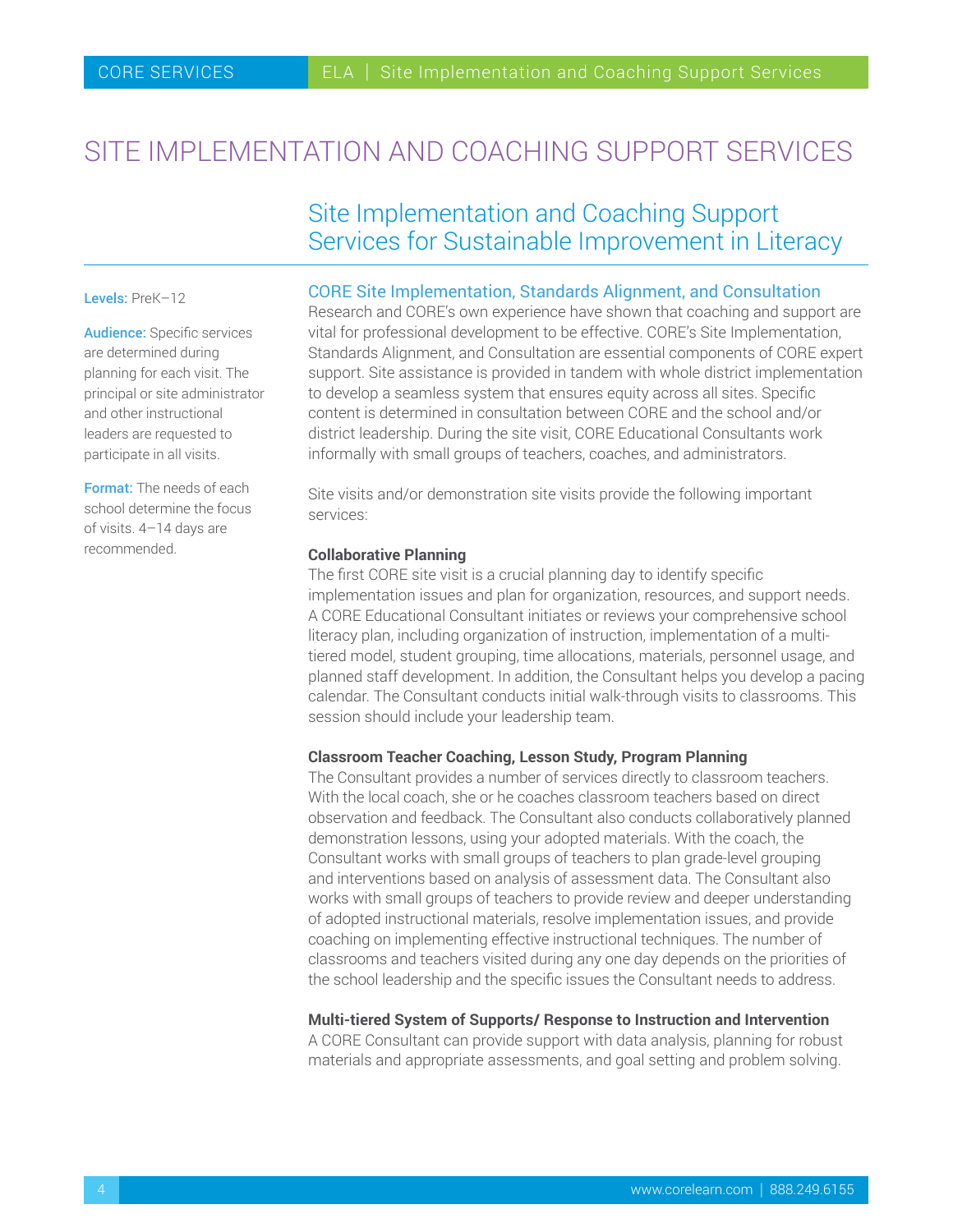#### **Executive Coaching**

For school administrators, the Consultant provides personal coaching sessions that combine professional development with a discussion of instructional materials and visits to selected classrooms to calibrate observations and monitor program implementation. The Consultant works closely with the building administrator to ensure he or she understands how the instructional program is designed, what effective implementation of a core curriculum and supplemental intervention programs looks like, and how to use data to leverage improved achievement. Through regular classroom walk-throughs and facilitated sessions, the CORE Consultant supports the building leadership to have the knowledge, tools, and confidence to lead sustained literacy improvement efforts.

#### **Mentored Practice for Coaches**

Part of the site visit allocation is devoted to building expertise of coaches and teacher leaders. The Consultant mentors the coaches as they model lessons, observe and debrief teachers, conduct data study sessions, and analyze test data. The Consultant assists the coaches to facilitate on-site collaborative conversations and develop solutions to implementation challenges.

#### **Alignment of Instruction to Standards**

The CORE Consultant will work with staff to map instruction and your curriculum materials to ensure tight alignment of instruction to your state standards.

#### **Assessment Support**

Regular use of screening and progress-monitoring data can make intervention planning dramatically more effective. The Consultant provides assistance in the use of assessment instruments, including diagnostic data, screening and progressmonitoring instruments, both CBM and curriculum-embedded assessments. The Consultant works closely with teachers, the principal, curriculum specialists, and coaches to show them how to analyze the data to plan student groupings and specific interventions. Teachers who have learned to incorporate such data into their teaching practice frequently respond positively to the growth they see in their own students' reading proficiency.

#### **Implementation of Scientifically-Based Instructional Materials**

The Consultant can provide, if needed, help with an analysis of your program needs and your choice of the optimal program. Since CORE does not publish instructional materials and is not aligned with any one textbook publisher, the Consultant can provide impartial advice. The CORE Consultant team is familiar with many comprehensive, intervention, and supplemental materials supported by scientific research.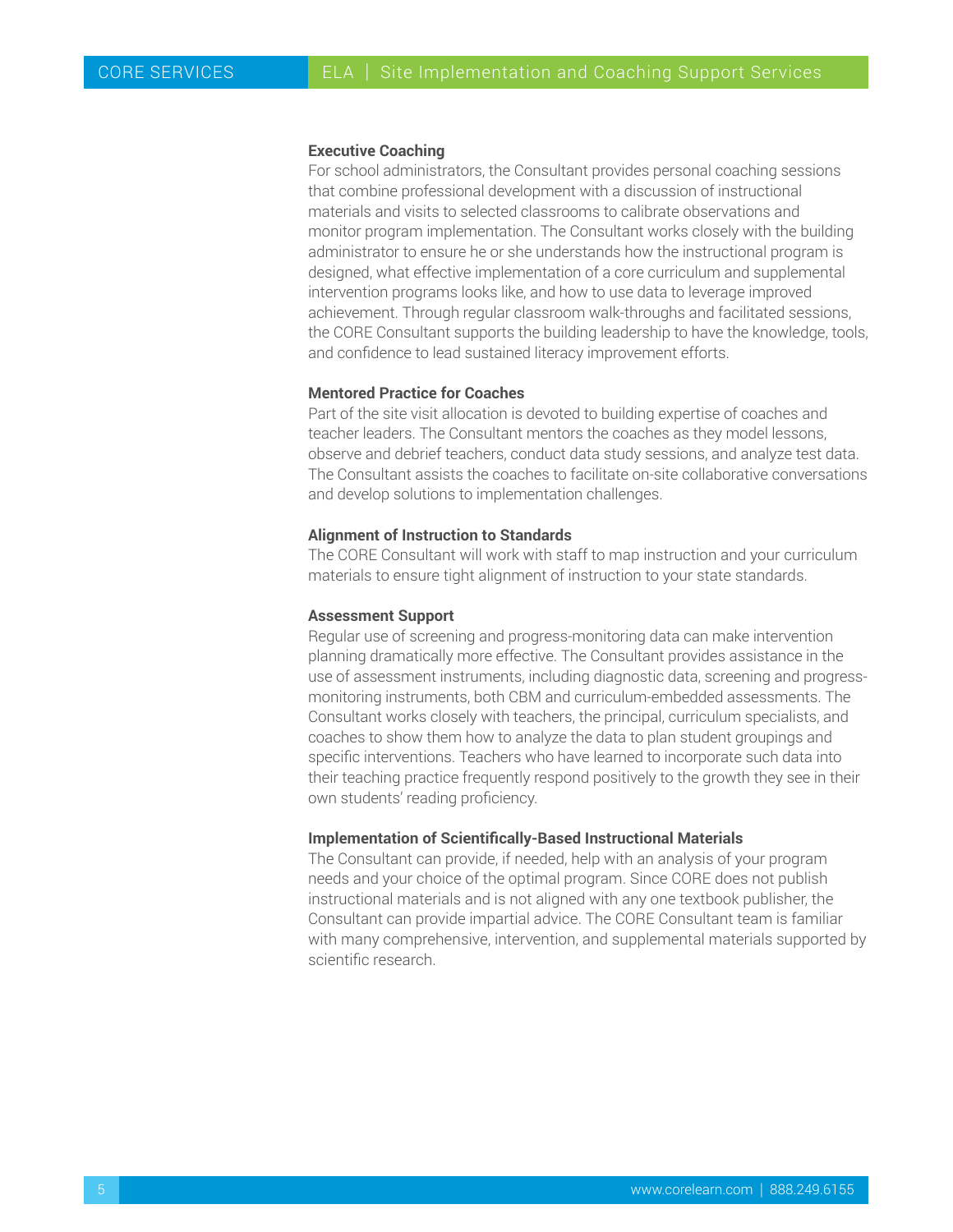**Specialized Program Review and Lesson Study Sessions for Preschool, Elementary School, or Middle/High School Intervention or Core Programs**

The Consultant can provide a two-day customized review and refresher for teachers new to a program. A third day can focus on setting up the classrooms. Following initial publisher training, the CORE Consultant will work for two days with elementary or middle/high school staffs by grade level or team to review routines as follows:

Day 1: Preschool, K, and grade 1, each for three hours

Day 2: Grades 2–3 and 4–6, each for three hours

For middle/high school intervention programs, teachers may be supported in teams.

#### **Demonstration Site Implementation and Practice**

When CORE is supporting the implementation of a comprehensive, district-wide literacy approach, selected sites are identified by the district to serve as the venues for district literacy specialist, coach, and site and district administrator practice. During visits to demonstration sites, district leadership will practice their observation skills, calibrate observations, observe model lessons, and observe data study. Coaches will practice their coaching skills together and also calibrate observations and practice model lessons.

#### **Off-site Continued Support**

Through a combination of on-site, phone and email support, reports, and development of client resources (agendas, planning templates) the Consultant manages the CORE program of services closely with site administrators and teacher leaders, and serves as the liaison to CORE.

#### Participant Outcomes

- $\blacksquare$  Identify specific implementation issues and plan for organization, resources, and support needs.
- Deepen the expertise of school leaders through training on instructional materials and assessment, as well as visits to selected classrooms to observe instruction and practice coaching and feedback.
- **Improve classroom instruction as the CORE Consultant models lessons in** classrooms and conducts classroom observations and coaching
- $\blacksquare$  Help teachers more deeply understand adopted instructional materials and resolve implementation-related issues.
- $\blacksquare$  Enable all instructional staff to use data to plan student groupings and interventions.
- $\blacksquare$  Help coaches learn to analyze test data, facilitate on-site collaborative conversations, and develop solutions to implementation challenges.
- $\blacksquare$  Alignment of instruction to standards.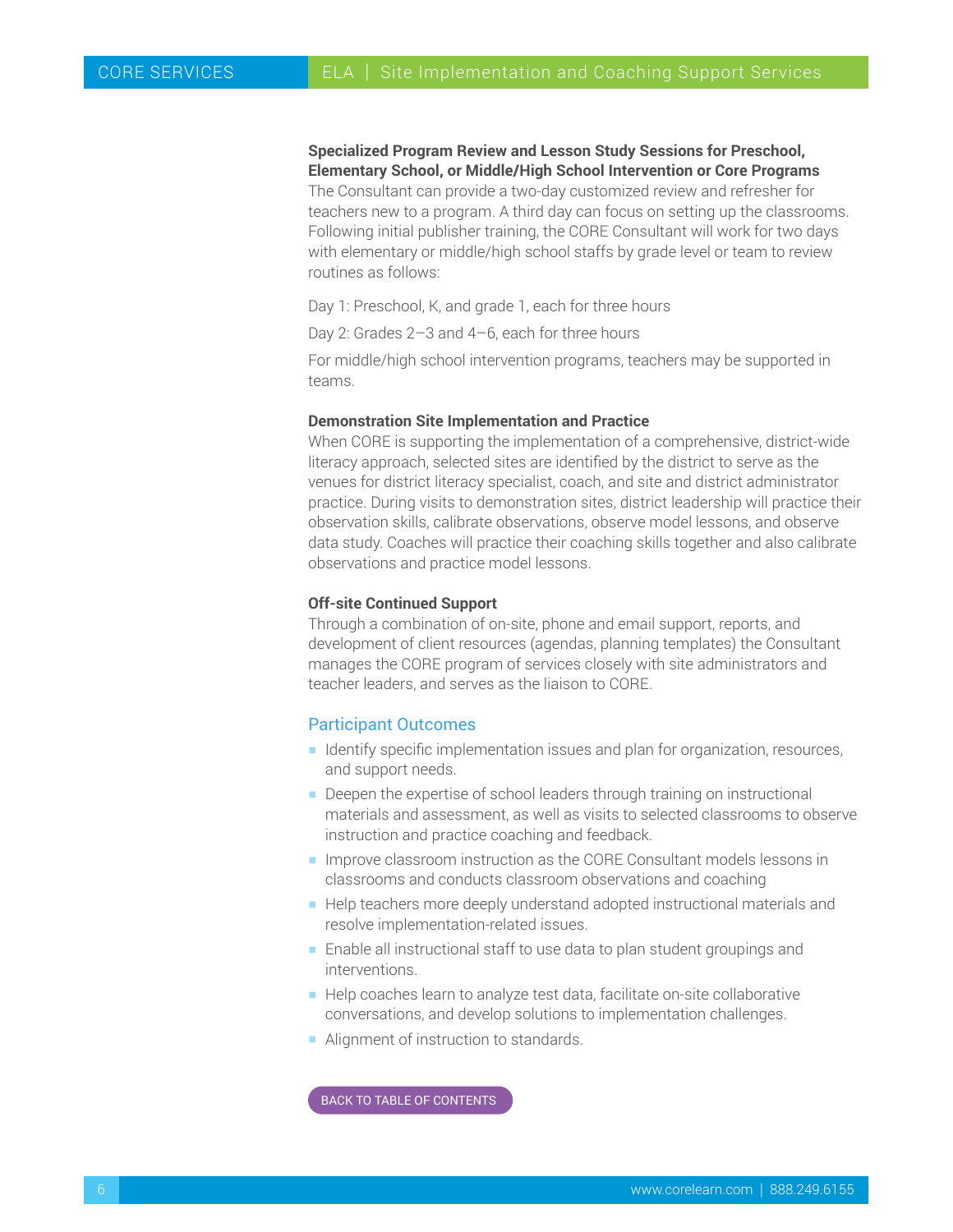### Designing and Implementing Multi-Tiered Systems of Support (MTSS)

<span id="page-6-0"></span>Levels: PreK–12

Audience: School administrators and key school-site leadership team members

Format: 3 days, consecutive or separate, depending on the situation

Materials: Participant Resource Guide; CORE's *Teaching Reading Sourcebook;* CORE's *Assessing Reading Multiple Measures;* and Internet access will be necessary

This three-day institute is designed to support school leadership teams to implement MTSS as a coordinated PreK–12 system of academic and behavior support designed to ensure that all students get off to a healthy start (prevention) and facilitate early and appropriately intensive evidence-based intervention(s) for students at risk. This institute focuses on academics within MTSS. Beginning with key yet compact background knowledge that differentiates MTSS from Response to Intervention (RtI), including 10 of the most important lessons learned in decades of school-based implementation, the MTSS Institute systematically details the following:

- $\blacksquare$  The key roles of school leaders, including principals and teachers.
- $\blacksquare$  Which school-based teams perform which roles and functions
- **EX Comprehensive and proactive design of coordinated reading and language arts** and mathematics evidence-based instruction and interventions across tiers of increasing intensity, including strategies to increase intensity.
- $\blacksquare$  The use of scientifically sound measures for universal screening to identify students at risk.
- $\blacksquare$  The use of scientifically sound measures for more frequent progress monitoring for students in interventions to determine efficacy of the intervention and any changes that might be needed.
- **Processes for determining whether students qualify for special education due to** a specific learning disability, and the creation of more appropriately specific and rigorous individualized education program (IEP) goals.

The MTSS Institute includes selected key readings, opinions of implementation status, and tools to evaluate fidelity of implementation.

#### Daily Content Coverage

Day 1 focuses on what MTSS is and isn't, the similarities and differences between MTSS and Response to Intervention (RtI), and lessons learned in attempts to implement RtI over the last decade. Key roles of site personnel are also covered this day.

Day 2 focuses on the elements in implementing the academic side of MTSS. The morning looks at "what we do," identifying the essential core elements in reading and mathematics; "whom do we support," the use of universal screening to support early identification of students needing additional support; and "how we do it," issues around the logistics of time, size, and duration for intervention. The afternoon also covers the essential element of progress monitoring, the "how do we know an intervention is working."

Day 3 takes a closer look at effective instruction, Tier 3, and special education. Participants also have an opportunity to explore some of the resources identified in the institute. The afternoon focuses on full implementation, issues related to sustaining systems, and a variety of planning tools for school teams.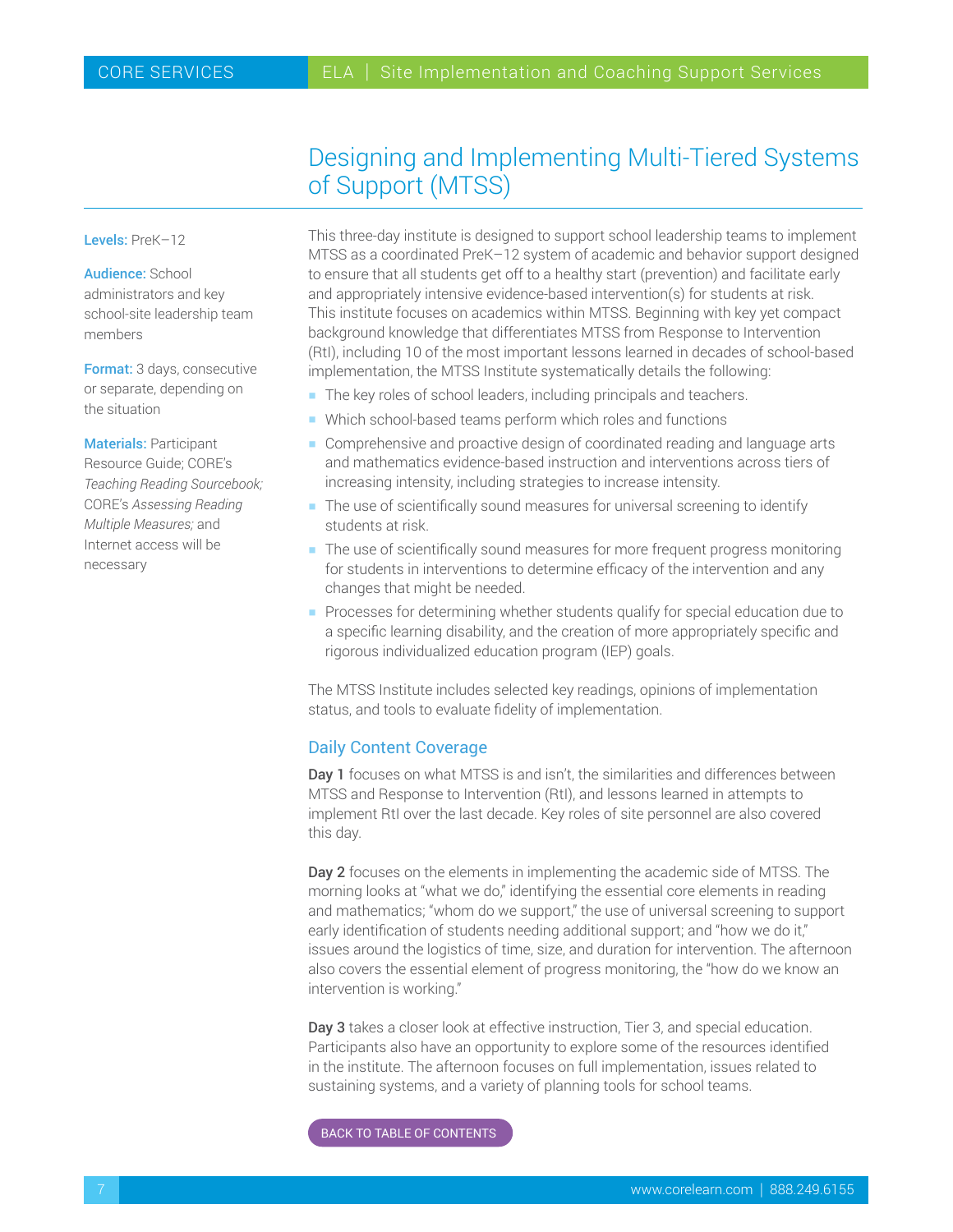# <span id="page-7-0"></span>FOUNDATIONAL AND TOPICAL PREK AND ELEMENTARY LITERACY OFFERINGS

## Elementary Reading Academy

#### Levels: K–6

Audience: Limited to 45 administrators and teachers

Format: 5 sessions with an optional 6th session

Materials: If all 5 or 6 sessions are taken, participants receive *Assessing Reading: Multiple Measures, Teaching Reading Sourcebook,* a practical guide to scientifically-based reading instruction; online access to 2 CORE instructional videos: *Blending Routines* and *Foundational Skills;* and a Participant Resource Guide for all topics.

The Reading Academy offers educators fundamental knowledge in effective standards-aligned and evidence-based reading practices for all learners. The Academy also applies these practices to evidence-based textbook series. By taking all five topical sessions, participants gain a comprehensive understanding of the critical components for effective reading instruction, based on the science of reading.

**Note:** Sessions one and two must be taken together. Sessions three through six may be taken separately.

#### Participant Outcomes

- **H** Identify the standards alignment to evidence-based reading instruction.
- h Articulate the research on the essential components of reading instruction and link research to practice.
- $\blacksquare$  Gain clear and explicit models of instructional routines.
- $\blacksquare$  Practice using instructional routines specific to the topic.

See next page for detailed descriptions of sessions offered.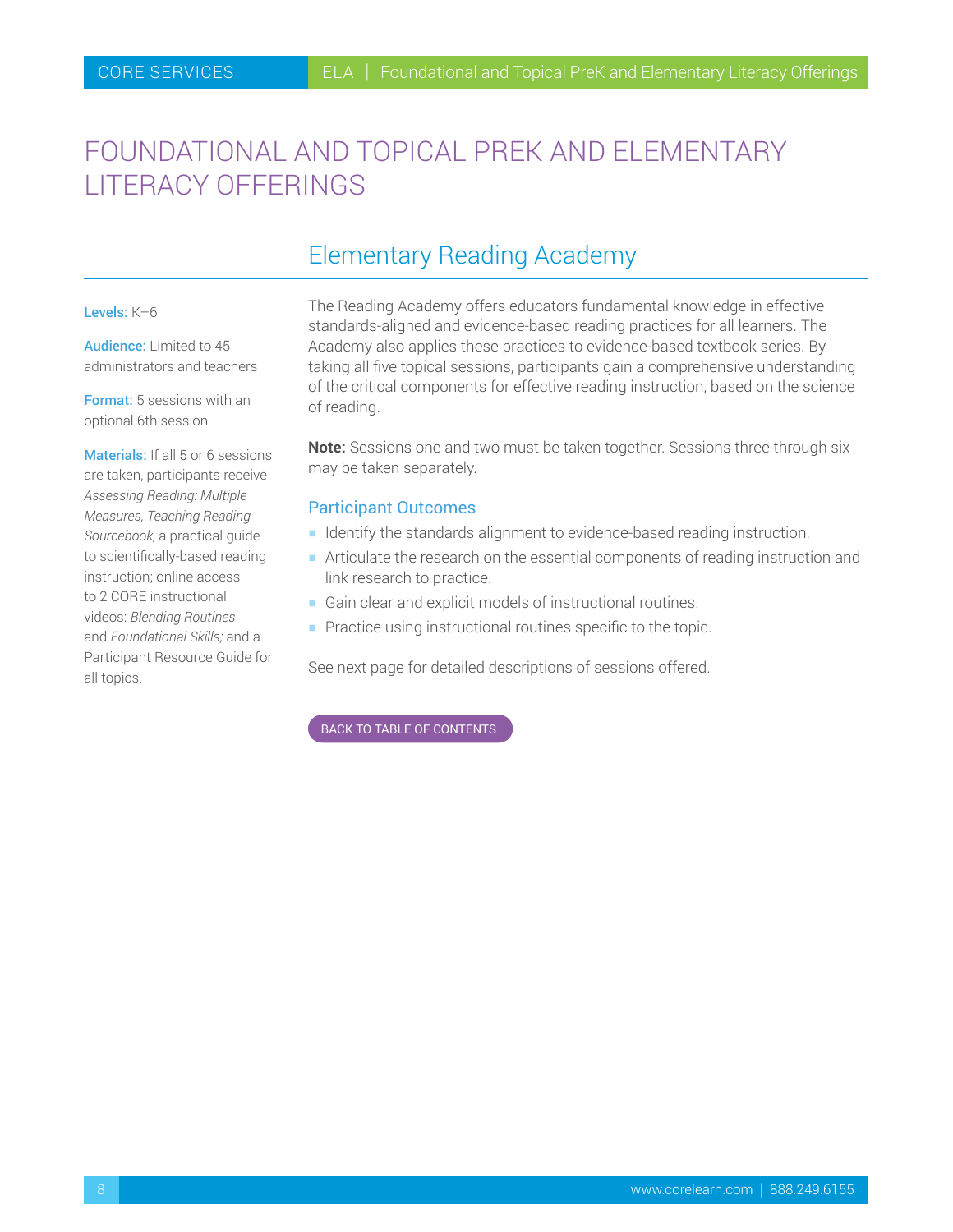| <b>Topics and CCSS</b>                                                                                       | <b>Description</b>                                                                                                                                                                                                                                                                                                                                                                                                                                                                                                                                                     |
|--------------------------------------------------------------------------------------------------------------|------------------------------------------------------------------------------------------------------------------------------------------------------------------------------------------------------------------------------------------------------------------------------------------------------------------------------------------------------------------------------------------------------------------------------------------------------------------------------------------------------------------------------------------------------------------------|
| 1. Research, phonemes, phonic elements,<br>print awareness, and letter knowledge                             | This session provides an overview of the scientific research on teaching reading, including<br>basic linguistics, phonic elements, and print awareness and letter knowledge.                                                                                                                                                                                                                                                                                                                                                                                           |
| RF 1, RF 2, RF 3, L 2                                                                                        |                                                                                                                                                                                                                                                                                                                                                                                                                                                                                                                                                                        |
| 2. Phonemic awareness, phonics, and<br>irregular high-frequency words<br>RF 1, RF 2, RF 3, RF 4, RL, RI, L 2 | During this session, participants examine how to develop phonemic awareness. They learn<br>a developmental instructional sequence and practice and see modeled engaging, explicit<br>lessons. Also during this session, participants learn explicit, systematic phonics instruction,<br>including effective corrective feedback and various forms of blending, and the application to<br>decodable text. In the afternoon, participants gain techniques to effectively teach students<br>irregular words that cannot efficiently be learned through sounding them out. |
| 3. Multisyllabic words and fluency<br>RF 3, RF 4, RL, L 2                                                    | This session addresses the techniques that help students transition from reading single-<br>syllable words to reading multisyllabic words. Multiple lesson models provide participants<br>with various evidence-based methods to break up and learn large words. In addition,<br>participants learn effective techniques to foster reading fluency: accuracy, appropriate rate,<br>and expression. Lesson models will be provided along with participant practice.                                                                                                     |
| 4. Vocabulary development<br>RF 3, RF 4, RL, RI, L 2, L 4, L 5, L 6                                          | This session focuses on vocabulary development. Participants study word-learning<br>strategies and specific word instruction, and experience active ways to promote "word<br>consciousness." The needs of English learners are addressed. Over 30 lesson models are<br>provided.                                                                                                                                                                                                                                                                                       |
| 5. Comprehension strategies, narrative,<br>and informational text<br>RL, RI, L 4, L 5, L 6                   | This session focuses on the different ways to assist students to access both narrative and<br>informational texts. Specific reading skills and strategies - including questioning, graphic<br>organizers, and monitoring techniques $-$ are presented using explicit instruction, with<br>hands-on lesson models and practice. Participants focus also on text structure and the<br>application of selected strategies to different types of texts.                                                                                                                    |
| 6. Assessment and intervention (separate<br>session)                                                         | This session guides participants through Assessing Reading: Multiple Measures and also<br>lays out the basic principles and purposes of different types of assessments and what a<br>comprehensive assessment blueprint looks like within the context of a three-tiered system.<br>This session may be taken as an individual day.                                                                                                                                                                                                                                     |

#### **Common Core State Standards (CCSS) Legend**

RF=Reading Foundation Standards; RL=Reading Literature; RI=Reading Informational Text; L=Conventions of English Language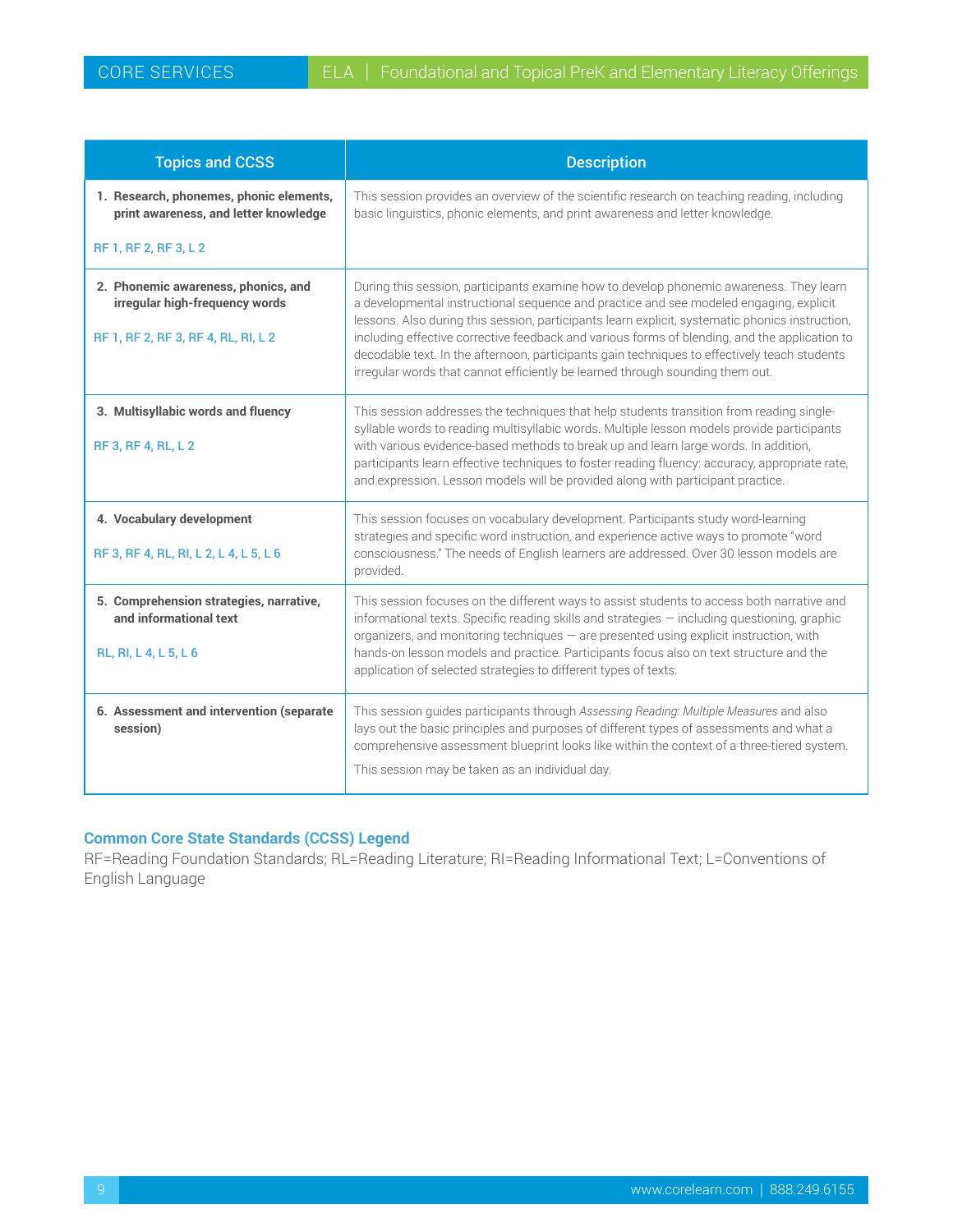## Reading Fundamentals

<span id="page-9-0"></span>Levels: K–12

Audience: Administrators and teachers

In Person: Limited to 45 participants

Virtual: Limited to 40 participants

Format: In Person: 3 sessions

Virtual: 12, 90-minute sessions scheduled flexibly to meet your needs

Materials: *Teaching Reading Sourcebook, Assessing Reading: Multiple Measures,* and online access to 2 CORE instructional videos: *Blending Routines* and *Foundational Skills*

This three-session course covers the fundamentals of teaching reading in an abbreviated format. It is neither as extensive nor as deep as the Reading Academy; however, it can serve as a review or a short overview of five critical topics: phonemic awareness, phonics, fluency, vocabulary, and comprehension. The course addresses the foundational concepts regardless of the grade level of participants, covering the early grade basics as well as adolescent literacy and intervention topics. The topics are aligned to the Common Core state standards.

- Session 1 focuses on phonemic awareness and phonics.
- **B** Session 2 focuses on multisyllabic words and fluency.
- Session 3 focuses on vocabulary and comprehension, with an emphasis on strategies that help students understand either narrative or informational text.

#### Participant Outcomes

- $\blacksquare$  Understand the basic principles of five critical reading foundational skills, based on the science of reading.
- **Example 20 Feave with models for developing vocabulary and teaching literature and** informational texts.
- See models of instructional lessons.
- $\blacksquare$  Practice specific routines.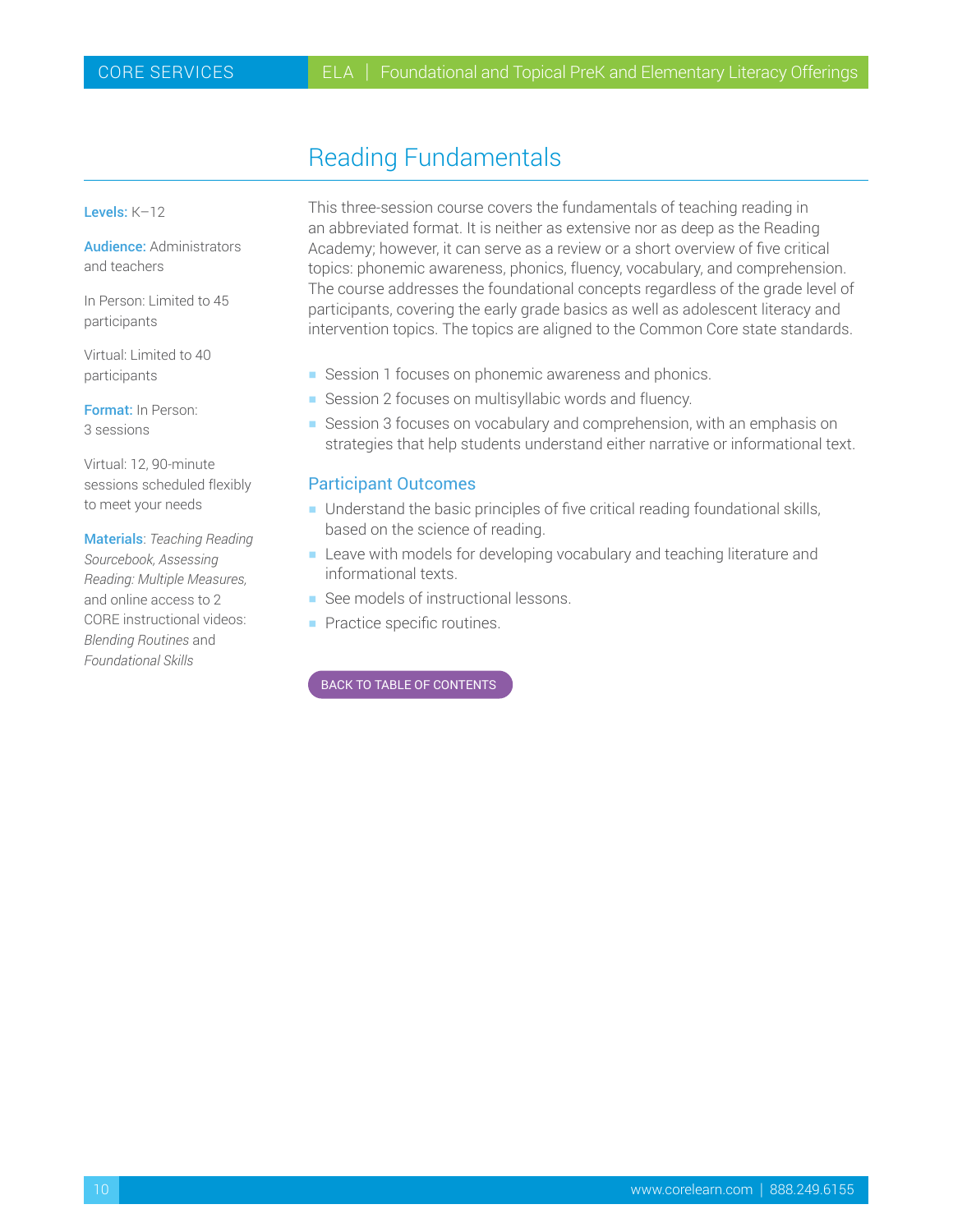### Reading Assessment for Effective Instruction

#### <span id="page-10-0"></span>Levels: K–12

Audience: PreK–12 classroom teachers, PreK–6 intervention and reading teachers, English learner and special education staff, site and district literacy administrators, and literacy coaches

In Person: Limited to 45 participants

Virtual: Limited to 40 participants

Format: In Person: 1 day

Virtual: 4, 90-minute sessions scheduled flexibly to meet your needs

**Materials: Participant Resource** Guide, *Teaching Reading Sourcebook,* and *Assessing Reading: Multiple Measures*

#### Levels: K–6

Audience: Administrators, classroom teachers, English learner teachers, special education teachers, literacy coaches, and reading specialists

Format: In Person: 1 day

Virtual: 4, 90-minute sessions scheduled flexibly to meet your needs

Materials: *Vocabulary Handbook* and Participant Resource Guide

The Reading Assessment for Effective Instruction workshop explains basic principles and terminology of assessments used to plan classroom instruction and provides participants with the knowledge they need to select, administer, score, and interpret the results of assessment measures in each of the main areas of reading instruction. Participants practice administering key assessments and using assessment results to plan instruction. The *Teaching Reading Sourcebook* and *Assessing Reading: Multiple Measures* provide the texts for this workshop. This workshop may be joined to the Reading Academy or taken separately.

#### Participant Outcomes

- $\blacksquare$  Identify the four major types of assessments and their purposes.
- $\blacksquare$  Become familiar with the content and administration of various assessments in phonemic awareness, decoding and word attack, fluency, vocabulary, and comprehension.
- $\blacksquare$  Learn to use assessment as a basis for instructional decision making.
- $\blacksquare$  Identify the role of assessment within a multi-tier comprehensive literacy model.

#### [BACK TO TABLE OF CONTENTS](#page-2-0)

### Vocabulary Workshop

This one-day workshop provides educators with current research and effective practices to develop in elementary students vocabulary knowledge, aligned to the Language Standards. Participants learn and practice evidence-based methods to directly teach important content vocabulary, teach students to figure out unknown words using simple word-learning techniques, and engage in fun and stimulating activities that foster "word consciousness." Participants receive more than 30 sample lesson models with easy application to any basal reading or literaturebased program.

#### Participant Outcomes

- Know the current research on vocabulary development.
- $\blacksquare$  Learn effective techniques for teaching specific words.
- **K** Know effective strategies for teaching students to figure out unfamiliar words while reading.
- Have a repertoire of active strategies for promoting "word consciousness."
- $\blacksquare$  Be able to apply the techniques and strategies to classroom texts.
- $\blacksquare$  Leave with lessons developed to connect to existing materials.

**Note:** Add a site visit for hands-on follow-up and lesson development!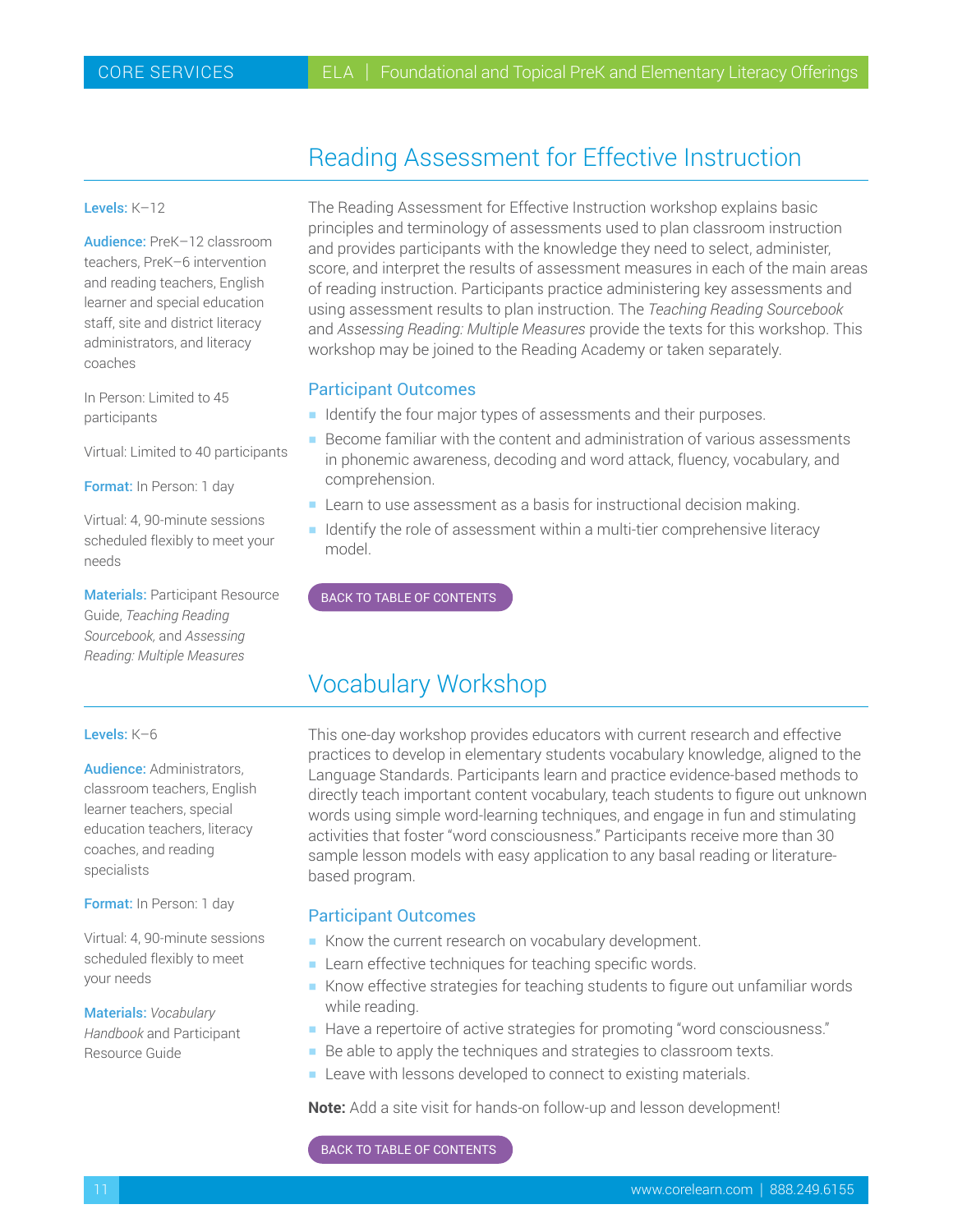### Language Conventions and Writing Fundamentals

#### <span id="page-11-0"></span>Levels: K–6

Audience: Classroom teachers, resource teachers, and school administrators who are implementing writing instruction for elementary-level students

In Person: Limited to 45 participants

Virtual: Limited to 40 participants

Format: In Person: 2 Days

Virtual: 8, 90-minute sessions scheduled flexibly to meet your needs

Materials: Participant Resource Guide

This workshop provides teachers with the knowledge and strategies for teaching language conventions and writing to both primary- and upper-grade elementary students, from basic sentence construction through longer compositions.

#### Participant Outcomes

- $\blacksquare$  Become familiar with effective practices in writing instruction.
- $\blacksquare$  Understand the differences between modern and traditional grammar.
- Understand the structure of English sentences and how to teach the sentence at a level of complexity appropriate for elementary students.
- $\blacksquare$  Become familiar with expository text structures.
- $\blacksquare$  Learn how to teach paragraph writing.
- **H** Understand the structure and organization of longer compositions and selected essay types.

Session 1 focuses on:

- $\blacksquare$  The current state of student writing proficiency
- $\blacksquare$  Components of effective writing instruction
- **h** Introduction to modern English grammar
- Sentence elements (subjects, verbs, adverbials, and objects) and parts of speech (adverbs, nouns, adjectives, pronouns, and conjunctions)

Session 2 focuses on:

- **F** Syntax structures: Subordinate clauses and complex sentences
- **BED Sentence element: Complements**
- $\blacksquare$  Prepositions, writing conventions, and clause patterns
- **Paragraph development**
- The structure of longer expository compositions, including opening and closing paragraphs and transitions
- $\blacksquare$  The organization of selected essay types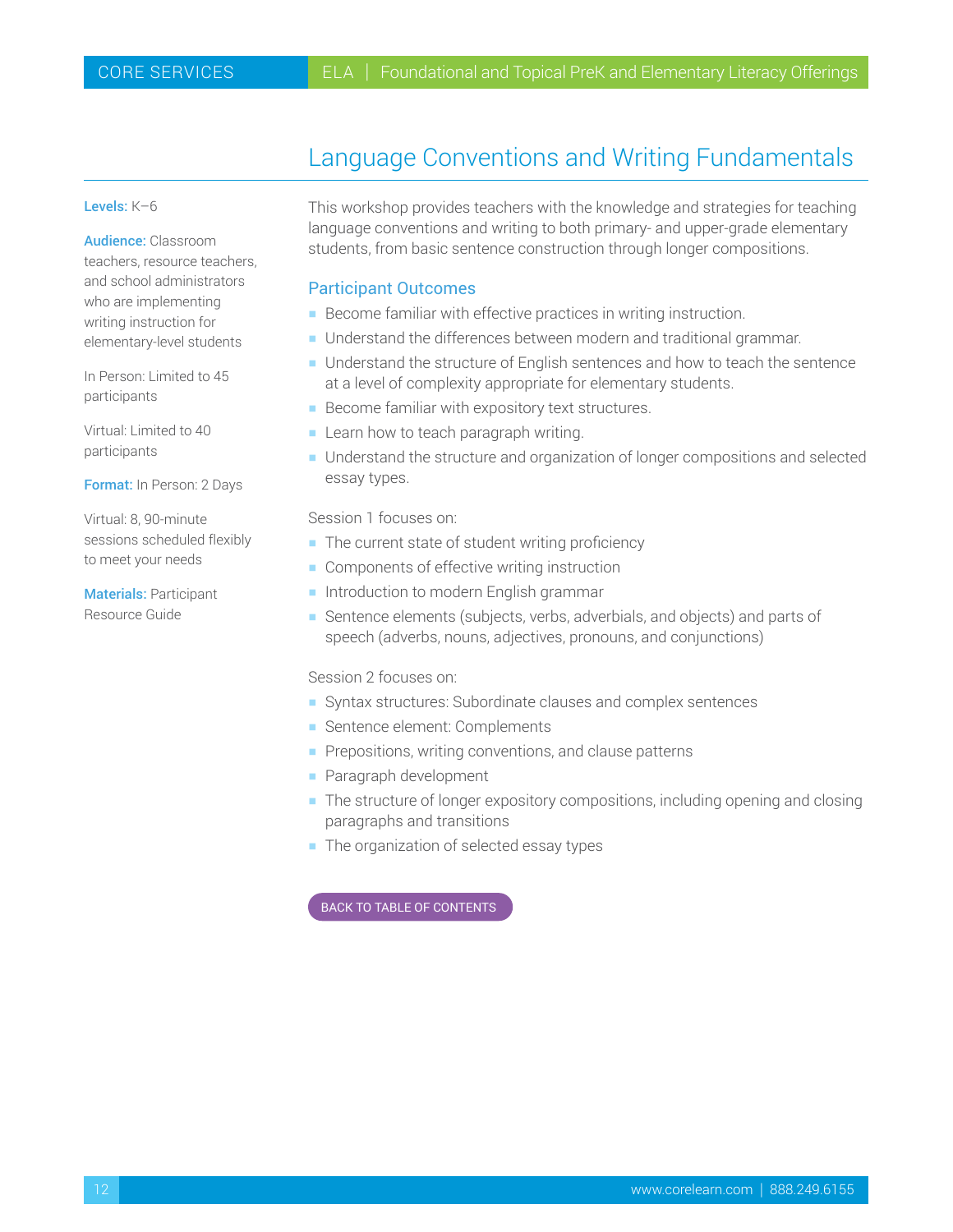### Close Reading: Building Independent Readers

#### <span id="page-12-0"></span>Levels: K–6

Audience: Classroom teachers, literacy coaches, district and school leadership, and specialists

In Person: Limited to 45 participants

Virtual: Limited to 40 participants

Format: In Person: 2 days

Virtual: 8, 90-minute sessions scheduled flexibly to meet your needs

Materials: Participant Resource Guide

This two-day workshop will support participants in analyzing and applying the close reading skills students need to become strong text critics through modeling, mini lectures, guided practice, and various activities. Four strategies text dependent questions, annotation, text deconstruction for English learners, and discussion — will be examined, with participants focusing on grade-level application. Scaffolds supporting student engagement in text as well as the importance of informational text and the use of read-alouds will be explored. Guidance will be provided to determine text complexity related to quantitative, qualitative, and task elements as participants identify appropriate grade-level text.

#### Participant Outcomes

- Recognize the importance of close reading and observe grade-appropriate models.
- Determine appropriate grade-level tools and strategies to teach close reading of informational and literary text.
- $\blacksquare$  Develop appropriate grade-level text-dependent questions that encourage students to think critically using evidence in the text.
- **Review and use quantitative and qualitative elements in text complexity as well** as reader and task considerations to identify appropriate grade-level text.
- **Examine current grade-level selections for proportion of informational text and** identify additional selections as needed.
- $\blacksquare$  Create a plan for instruction that supports student development of close reading habits.

Session 1 topics include the following:

- The Common Core state standards and Close Reading expectations
- Theory and research base
- $\blacksquare$  Text dependent questions and questioning strategies
- Annotation for elementary students
- $\blacksquare$  Text complexity measures

Session 2 topics include the following:

- $\blacksquare$  Deconstructing language at the word, clause, and text level
- $\blacksquare$  Supportive text-based classroom discussions
- $\blacksquare$  Read-alouds for young children and struggling readers
- $\blacksquare$  Enhancing close reading with scaffolds
- $\blacksquare$  Using and increasing the use of informational text
- $\blacksquare$  Planning next steps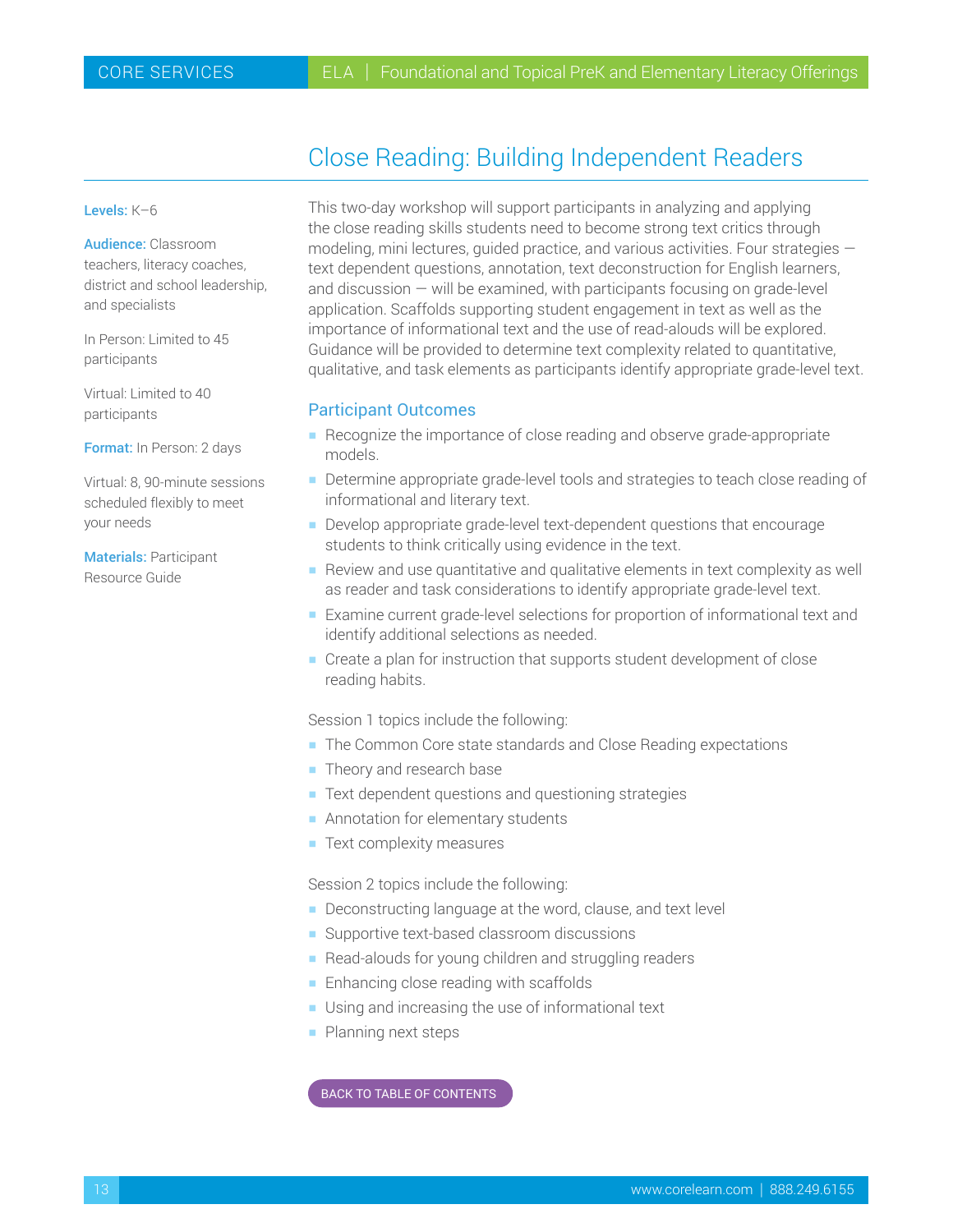### Building Comprehension and Collaborative **Conversations**

#### <span id="page-13-0"></span>Levels: K–6

Audience: Classroom teachers, literacy coaches, district and school leadership, and specialists

In Person: Limited to 45 participants

Virtual: Limited to 40 participants

Format: In Person: 1 day

Virtual: 4, 90-minute sessions scheduled flexibly to meet your needs

Materials: Participant Resource Guide

This workshop focuses on moving through questioning levels using a variety of text and discipline-based content. Participants will understand how Webb's Depth of Knowledge (DOK) levels and the revised Bloom's Taxonomy levels support expectations of rigorous standards and develop questions and instructional prompts to facilitate partner, small-group, and whole-class discussions. Discussion structures, such as look-lean-whisper, think-pair-share, buzz groups, snowball, sliding groups, save the last word for me, and fishbowl, will be explored, providing a variety of rich opportunities for student collaboration and conversation to deepen comprehension. A video lesson will provide a model of exemplary classroom conversations and teacher questioning. Participants will receive checklists for rigor (application of DOK and Bloom's Taxonomy) and components of effective collaboration and academic conversations.

#### Participant Outcomes

- $\blacksquare$  Recognize and create series of question prompts supporting understanding text at various levels.
- $\blacksquare$  Review and use checklists for examining questions and instruction related to rigor: Webb's Depth of Knowledge (DOK) and Bloom's Taxonomy.
- **Determine the components for structuring and/or guiding effective whole and** small-group discussion.
- $\blacksquare$  Explore a variety of discussion structures designed to increase student collaboration and academic conversation.
- **Develop a series of questions and a lesson plan supporting collaboration and** discussion for a participant selected sample text.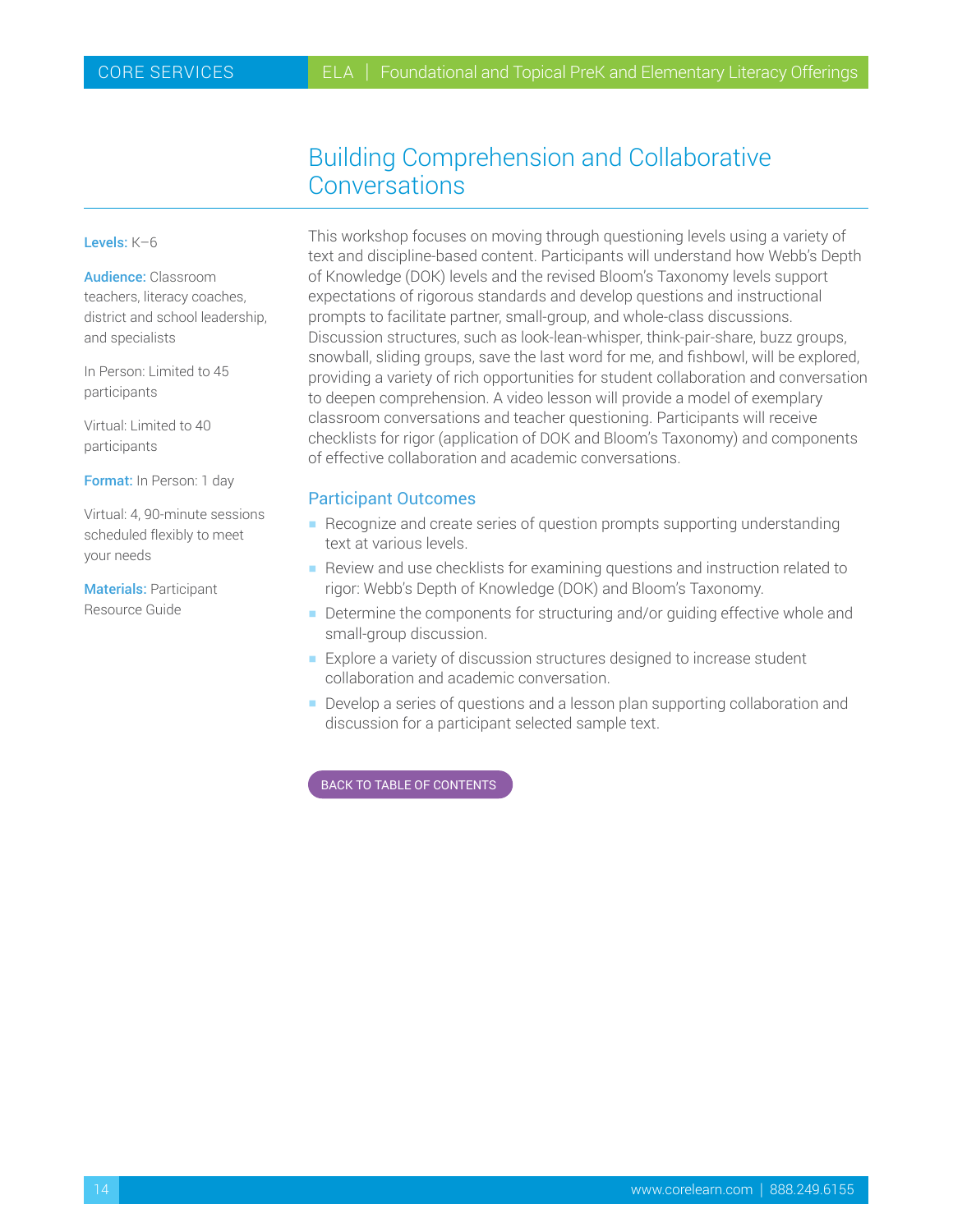## Argumentative and Opinion Writing: Taking a Stand

#### <span id="page-14-0"></span>Levels: K–6

Audience: Classroom teachers, literacy coaches, district and school leadership, and specialists

In Person: Limited to 45 participants

Virtual: Limited to 40 participants

Format: In Person: 2 days

Virtual: 8, 90-minute sessions scheduled flexibly to meet your needs

Materials: Participant Resource Guide

#### Recommended prerequisite:

CORE's 2-day *Language Conventions and Writing Fundamentals* **or** a strong background in teaching writing

This workshop targets the techniques needed to prepare elementary students to become strong opinion writers. The workshop will address four important aspects of opinion writing: asserting a claim, supporting the claim with evidence or grounds for the claim, providing additional backing to support the evidence, and articulating the exceptions or qualifiers to the argument. Although young children may not be able to produce fully developed logical arguments, the elementary sessions will provide teachers with a variety of methods to support students' extension and elaboration of their writing by providing examples, offering reasons for their assertions, and explaining cause and effect. These kinds of expository structures are steps on the road to argument. This workshop builds on CORE's Language Conventions and Writing Fundamentals.

#### Participant Outcomes

- $\blacksquare$  Recognize the rationale for the importance of argumentative and/or opinion writing in most states' standards and review grade-appropriate writing samples of opinions and arguments.
- $\blacksquare$  Identify the components of writing and the role of clarity, voice, and stance in producing quality writing.
- **Determine appropriate grade-level tools for supporting students' writing** arguments and/or opinions to validate claims with clear reasons and relevant evidence.
- $\blacksquare$  Create a plan for instruction that supports student development of opinion and/ or argumentative writing.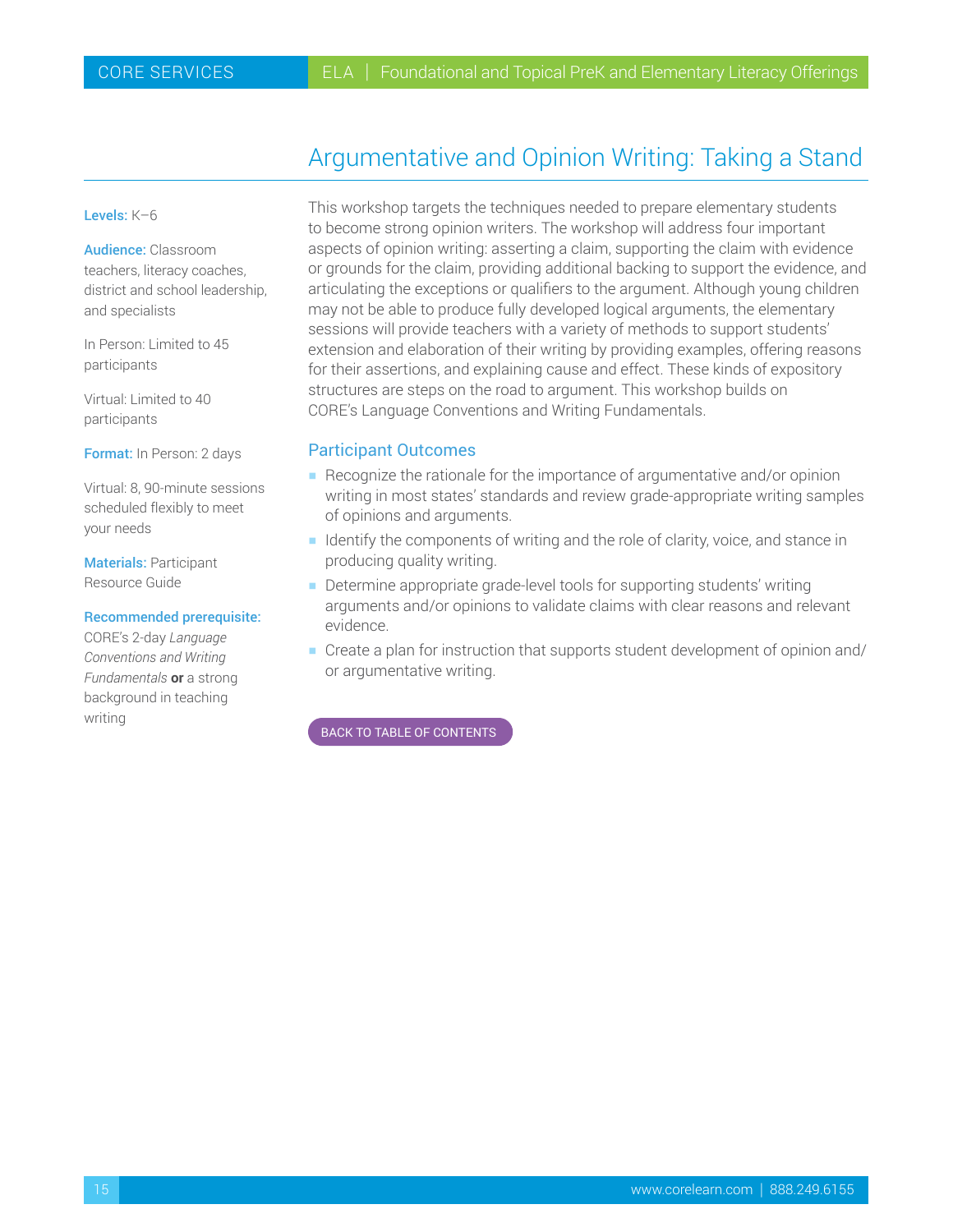## Narrative and Informative/Explanatory Writing

#### <span id="page-15-0"></span>Levels: K–6

Audience: Classroom teachers, literacy coaches, district and school leadership, and specialists

In Person: Limited to 45 participants

Virtual: Limited to 40 participants

Format: In Person: 1 day

Virtual: 4, 90-minute sessions scheduled flexibly to meet your needs

Materials: Participant Resource Guide

This workshop focuses on both narrative and informative/explanatory writing. We break down narrative writing by setting up a problem or situation (the beginning), developing the plot and character (the middle), and crafting strong conclusions or resolutions. Information will be provided to help young children have techniques to narrate an event or series of events, and to teach upper elementary students to develop real or imagined experiences. Such topics as sequencing, use of descriptive details, and writing with strong transitions form the basis of the morning session. The afternoon session centers on informative/explanatory writing starting with ways to teach young children to introduce a topic and writing a short explanation and to provide ways to teach older students to explain and inform with concrete details, logically ordered information, and conclude the explanation strongly.

#### Participant Outcomes

- **Example 20 Example 20 Example 20 Example 20 Example 20 Example 20 Example 20 Example 20 Example 20 Example 20 E** sequenced events.
- **Understand the different types of narrative text and ways to organize narratives.**
- $\blacksquare$  Understand ways to develop explanations that are coherent.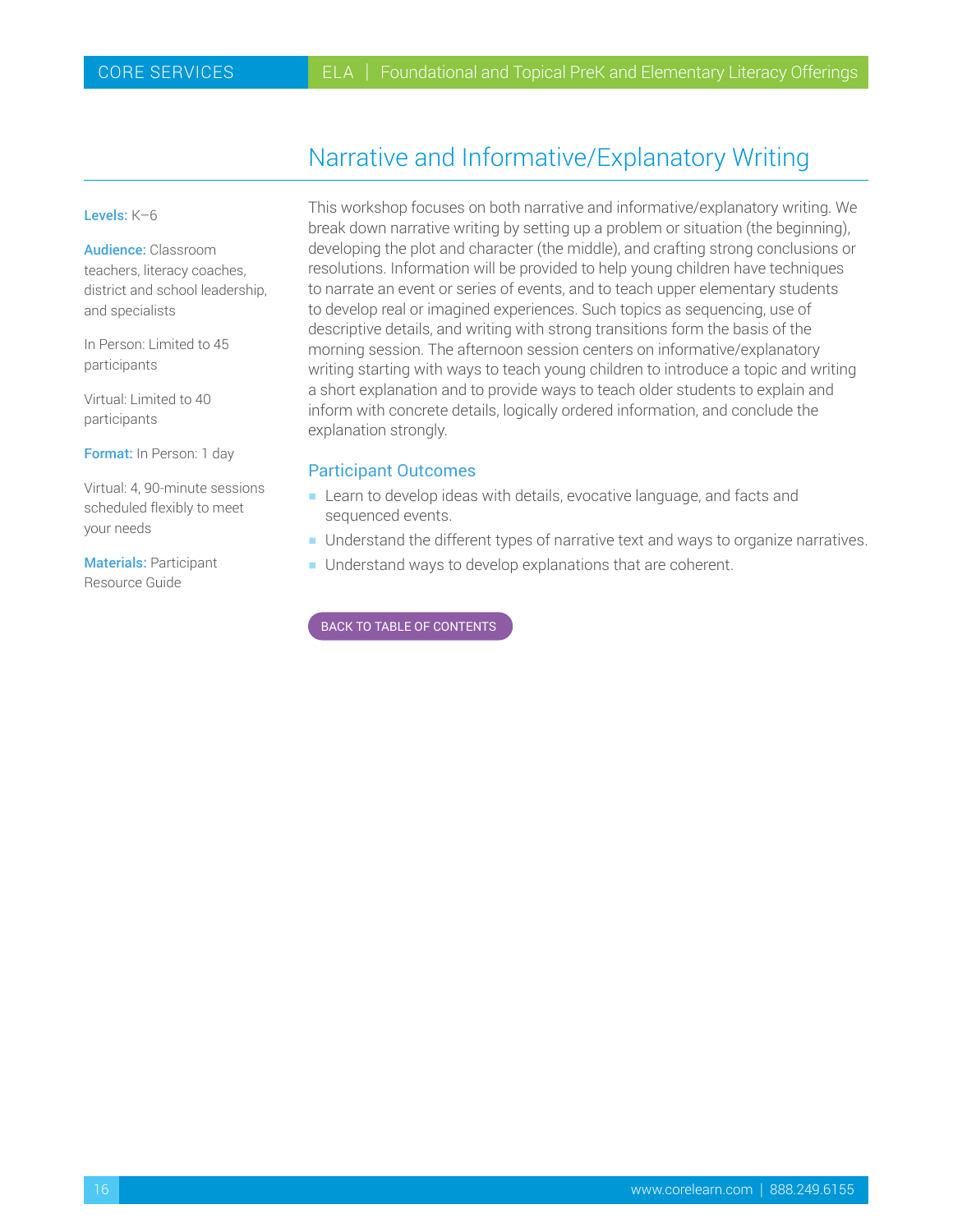## <span id="page-16-0"></span>Adolescent Literacy Solutions

Without a firm foundation in the basic skills of reading, many middle and high schools will struggle to meet the rigorous expectations of the state standards. This series equips educators with the knowledge and skills necessary to accelerate underperforming students. Combine the Decoding and Fluency workshops (below) for an intensive intervention-focused solution for your teachers of struggling adolescent readers. Combine with the **Adolescent Vocabulary and** Comprehension workshops [\(next page\)](#page-17-0) to address the needs of all learners.

### CORE Intensive Intervention Series — Strand A: Decoding Instruction for Adolescents and Fluency Development

#### Levels: 6–12

Audience: Intervention teachers, English learner teachers, special education teachers, reading teachers, and coaches

In Person: Limited to 45 participants

Virtual: Limited to 40 participants

Format: In Person: 2 days

Virtual: 8, 90-minute sessions scheduled flexibly to meet your needs

Materials: Participant Resource Guide, T*eaching Reading Sourcebook, Assessing Reading: Multiple Measures,* and online access to 2 CORE instructional videos: *Blending Routines* and *Foundational Skills*

Many middle and high school teachers have not had the preparation needed to teach struggling adolescent readers. This two-day workshop will provide a starting point and foundational information about the science of reading to begin to make informed instructional decisions and address the needs of adolescent struggling readers, and to gain a basic understanding of decoding instruction and fluency development.

**Note:** Each day may be taken separately, but the two-day series is ideal.

#### **Session 1: Decoding Instruction for Adolescents**

The topics covered in this session include basic linguistics, basic phonics, highfrequency words, and multisyllabic word instruction.

#### Participant Outcomes

- $\blacksquare$  Understand the concept of phonemic awareness as the underpinning of learning to decode.
- **EXECT** Learn specific ways to teach phonics and why phonics instruction is vital for struggling readers.
- $\blacksquare$  Learn strategies for teaching high-frequency words.
- $\blacksquare$  Practice ways to teach students to recognize multisyllabic words.

#### **Session 2: Fluency Development**

This session focuses on instructional methods, based on the science of reading, for teaching students to become fluent readers and spotlights the relationship between fluency and comprehension.

Highlights include specific techniques to increase time on text and promote rereading: readers theatre, active learning, and repeat reading.

#### Participant Outcomes

- **H** Understand the concept of fluency and its importance to reading achievement.
- **EXECT:** Learn methods and tools for fluency assessment.
- $\blacksquare$  Learn strategies for building reading fluency.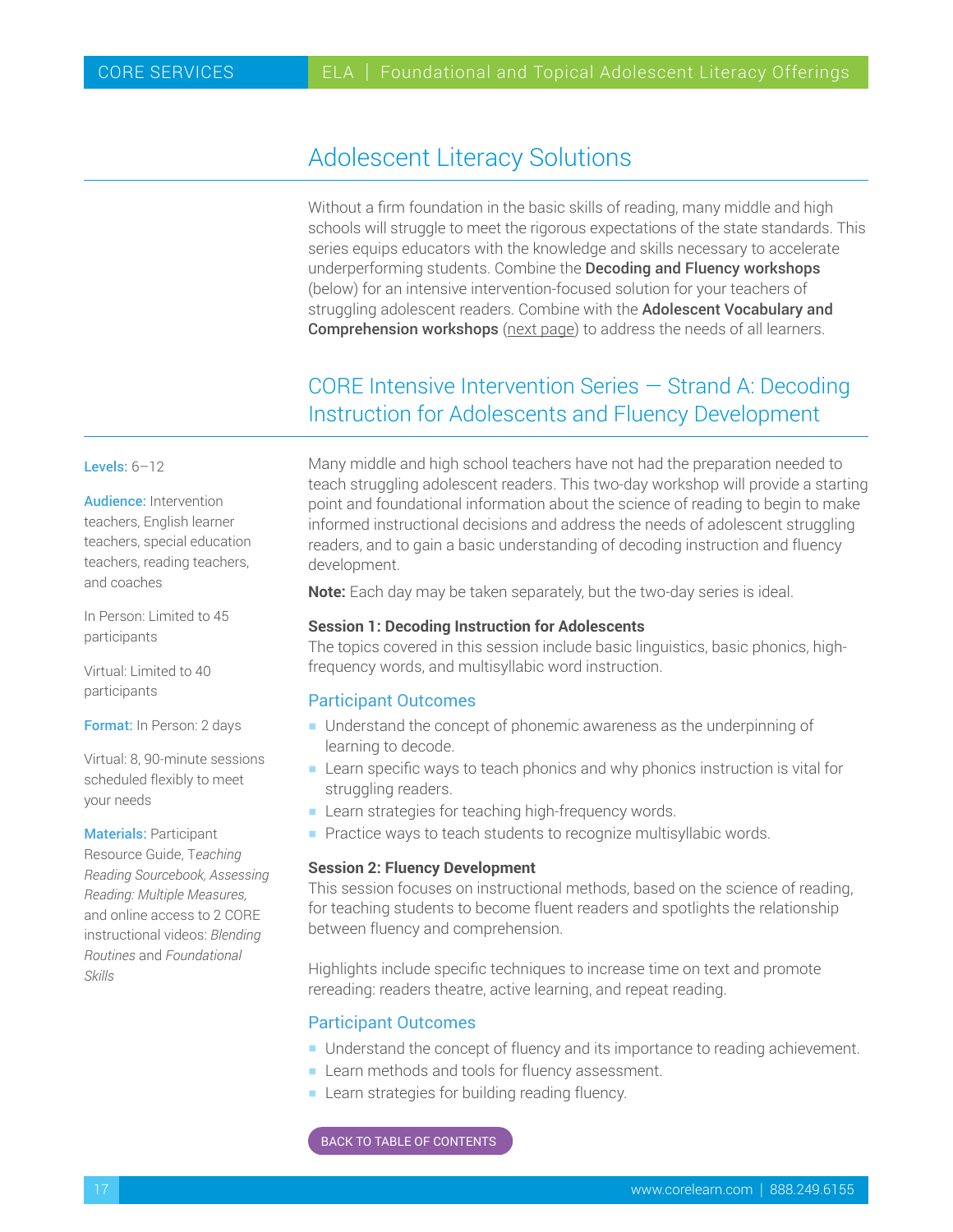### Academic Literacy Series — Strand B: Adolescent Vocabulary and Comprehension Strategies and Text Structures

#### <span id="page-17-0"></span>Levels: 6-12

Audience: Administrators, academic content-area teachers, English learner teachers, special education teachers, reading specialists, and coaches

In Person: Limited to 45 participants

Virtual: Limited to 40 participants

Format: In Person: 2 days\*

Virtual: 8, 90-minute sessions scheduled flexibly to meet your needs

\*Each day may be taken separately, but the 2-day series is ideal.

Materials: Comprehension Instruction booklet, Participant Resource Guide from day 5 of the Adolescent Reading Academy, and *Vocabulary Handbook* and Participant Resource Guide from the Adolescent Vocabulary Workshop

If all 4 days are taken, the *Teaching Reading Sourcebook* replaces the *Vocabulary Handbook* and the Comprehension section.

This workshop focuses on enhancing vocabulary knowledge for all middle and high school students and on improving content understanding through comprehension strategies that work for both literary and informational text. These two sessions are appropriate for intervention, English learner, and all content educators, especially when implementing instruction aligned to the state standards.

#### **Session 1: Adolescent Vocabulary**

Participants learn and practice evidence-based methods to directly teach important content vocabulary, teach students to figure out unknown words using contextual analysis and morphemic analysis skills, and engage in fun and stimulating activities that foster "word consciousness." Participants will receive more than 30 sample lesson models with easy application to classroom text in any academic content area.

#### Participant Outcomes

- $\blacksquare$  Know the current research on vocabulary development.
- $\blacksquare$  Know effective techniques for teaching specific words.
- **K** Know effective strategies for teaching students to figure out unfamiliar words while reading.
- Have a repertoire of active strategies for promoting "word consciousness."
- $\blacksquare$  Be prepared to apply the techniques and strategies to classroom text.
- $\blacksquare$  Leave with lessons developed to connect to existing materials.

#### **Session 2: Comprehension Strategies and Text Structures**

Participants learn about current, validated research in comprehension instruction, and receive an overview of the factors known to positively impact comprehension. Participants receive in-depth instruction in selected instructional techniques that have broad application in both narrative and informational text at all grade levels, including content classes.

These techniques encompass the following:

- $\blacksquare$  Teacher interaction with students with an emphasis on question techniques
- $\blacksquare$  Instruction in recognizing informational text structures
- **Specific strategies for helping students understand Internet sources**
- $\blacksquare$  Identifying the main idea, summarizing, and making inferences

#### Participant Outcomes

- $\blacksquare$  Understand seminal research on text comprehension.
- $\blacksquare$  Apply a set of strategies to your own text.
- $\blacksquare$  Understand different text structures and their signal words.
- **Understand ways to improve instruction in content-area texts.**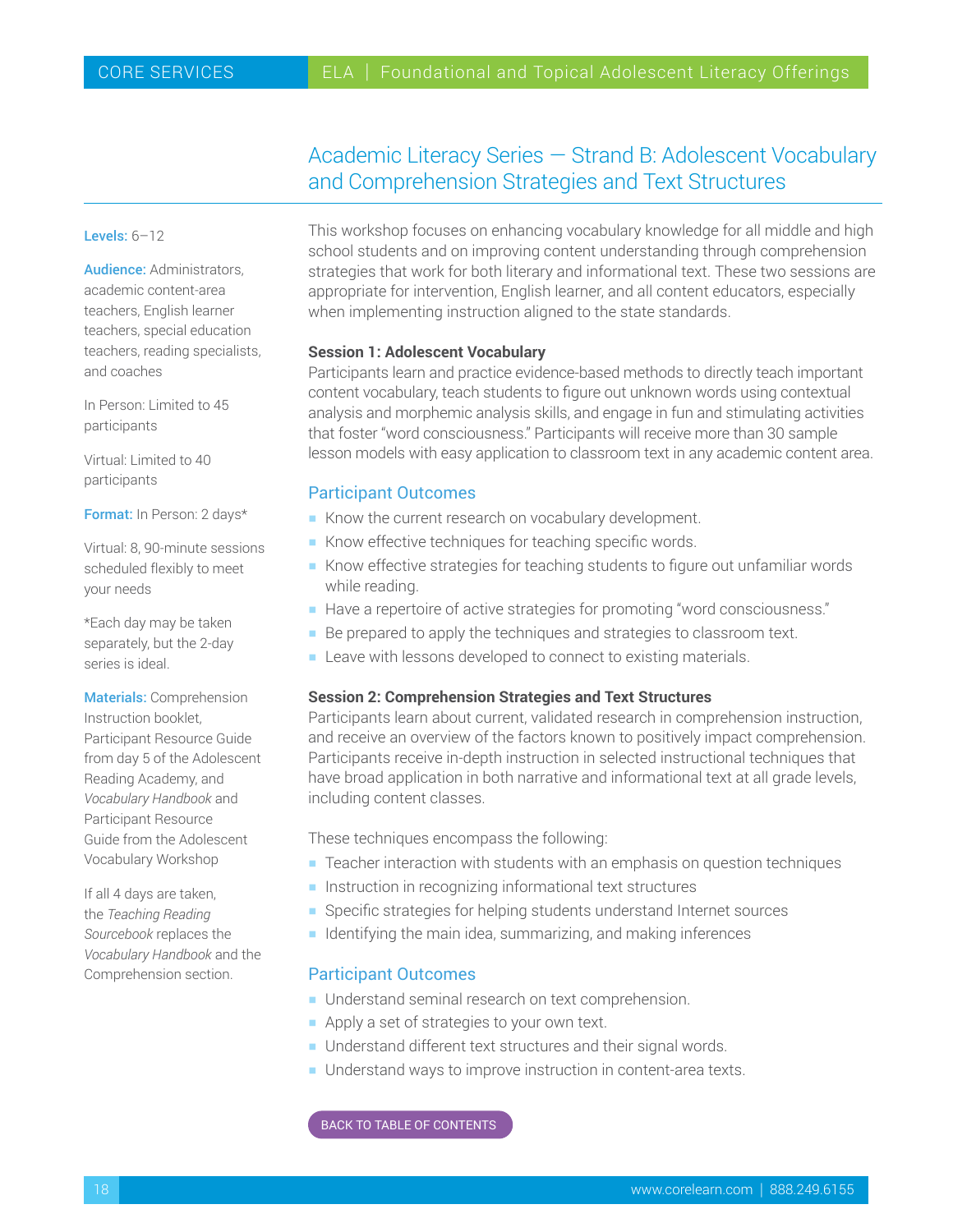### Effective Vocabulary Instruction Across Content Areas

#### <span id="page-18-0"></span>Levels:  $4-12$

Audience: Classroom teachers, resource teachers, and school administrators

In Person: Limited to 45 participants

Virtual: Limited to 40 participants

Format: In Person: 2 days

Virtual: 8, 90-minute sessions scheduled flexibly to meet your needs

Materials: CORE *Vocabulary Handbook,* Participant Resource Guide, and CD loaded with lesson template, planning template, and word map templates

Participants learn and practice evidence-based methods to directly teach important content vocabulary, provide effective instruction to allow students to figure out unknown words using contextual analysis and morphemic analysis skills, and use technological and web-based resources to create effective and engaging vocabulary lessons. Participants will receive an electronic file loaded with a PowerPoint lesson template for specific word instruction, lesson-planning templates, and PowerPoint word map templates designed for student use either as handouts or as downloads. In addition, the CORE *Vocabulary Handbook* contains more than 30 sample lesson models with easy application to classroom text in any academic content area. Workshop content is directly aligned to Common Core State Standards, and relevant standards are provided and discussed.

#### Participant Outcomes

- **EXECT** Learn the current research on vocabulary development.
- Know the Common Core State Standards relating to vocabulary development.
- Understand the role of independent reading in promoting vocabulary learning.
- $\blacksquare$  Learn effective techniques for teaching specific words.
- **Demonstrate effective strategies for teaching students to figure out unfamiliar** words while reading.
- Learn best-practices to support English language learners' vocabulary development.
- Be prepared to apply the techniques and strategies to classroom text.
- $\blacksquare$  Understand how to choose words from text for specific instruction.
- **Example 2** Leave with lessons developed to connect to existing materials and a toolkit of tech-savvy resources for teaching vocabulary.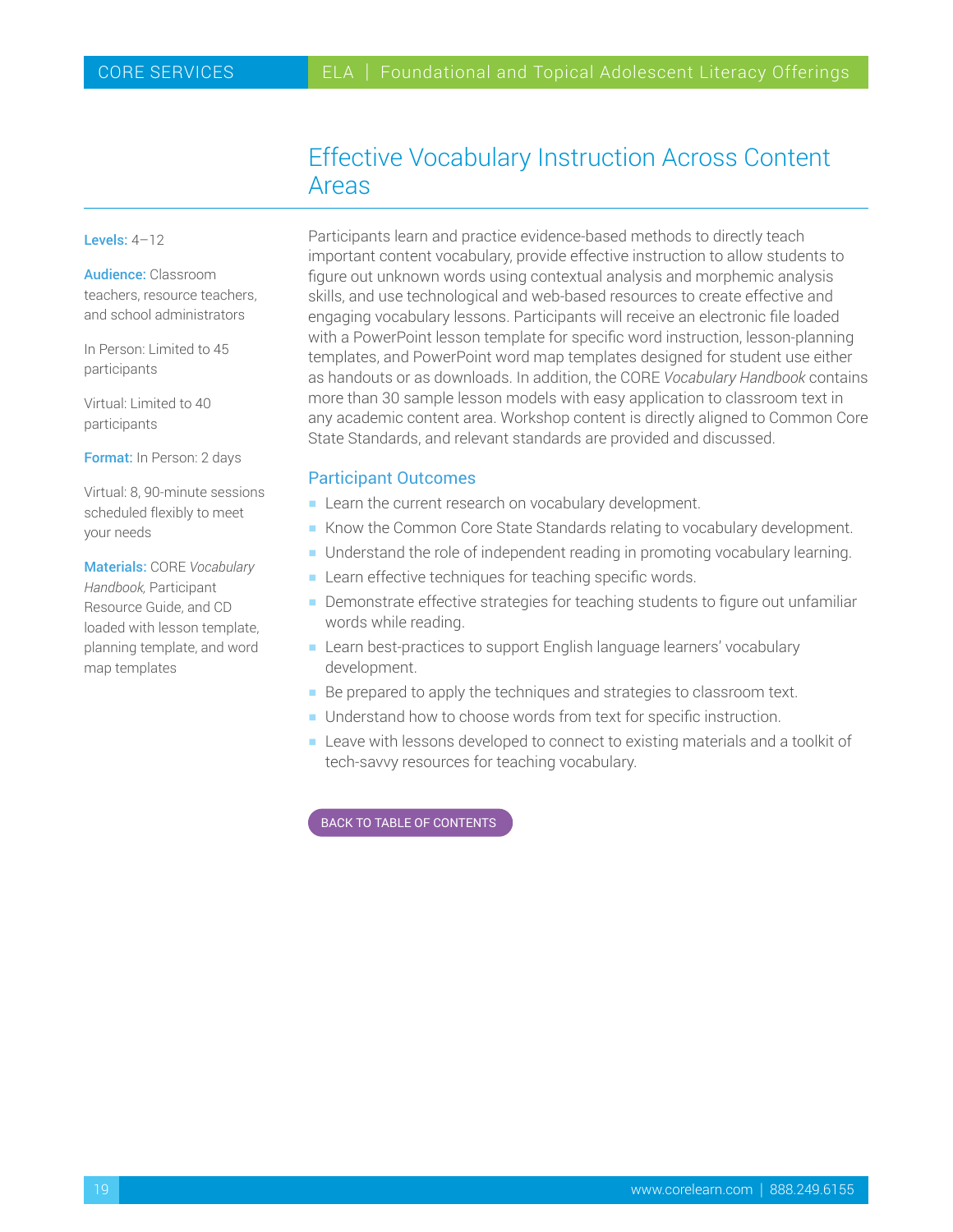### Building Comprehension and Collaborative Conversations — Using Questions to Deepen Understanding

#### <span id="page-19-0"></span>Levels: 6–12

Audience: Classroom content teachers, English learner resource teachers, literacy coaches, district and school leadership, and specialists

In Person: Limited to 45 participants

Virtual: Limited to 40 participants

Format: In Person: 1 day

Virtual: 4, 90-minute sessions scheduled flexibly to meet your needs

Materials: Participant Resource Guide

This seminar focuses on moving through questioning levels using a variety of text and discipline-based content. Participants will understand how Webb's Depth of Knowledge (DOK) levels and the revised Bloom's Taxonomy levels support the expectations of most states' standards and will develop questions and instructional prompts to facilitate partner, small, and whole class discussions. Discussion structures, such as fishbowl, pinwheel, and Socratic seminar, will be explored providing a variety of rich opportunities for student collaboration and conversation to deepen comprehension. Video lessons will provide models of exemplary classroom conversations and teacher questioning. Participants will receive checklists for rigor (application of DOK and Bloom's Taxonomy) and components of effective collaboration and academic conversations.

#### Participant Outcomes

- $\blacksquare$  Recognize and create series of question prompts supporting understanding text at various levels.
- $\blacksquare$  Review and use checklists for examining questions and instruction related to rigor — Webb's Depth of Knowledge (DOK) and Bloom's Taxonomy.
- $\blacksquare$  Determine the components for structuring and/or guiding effective whole and small group discussion.
- **Explore a variety of discussion structures designed to increase student** collaboration and academic conversation.
- **Develop a series of questions and a lesson plan supporting collaboration and** discussion for a participant selected sample text.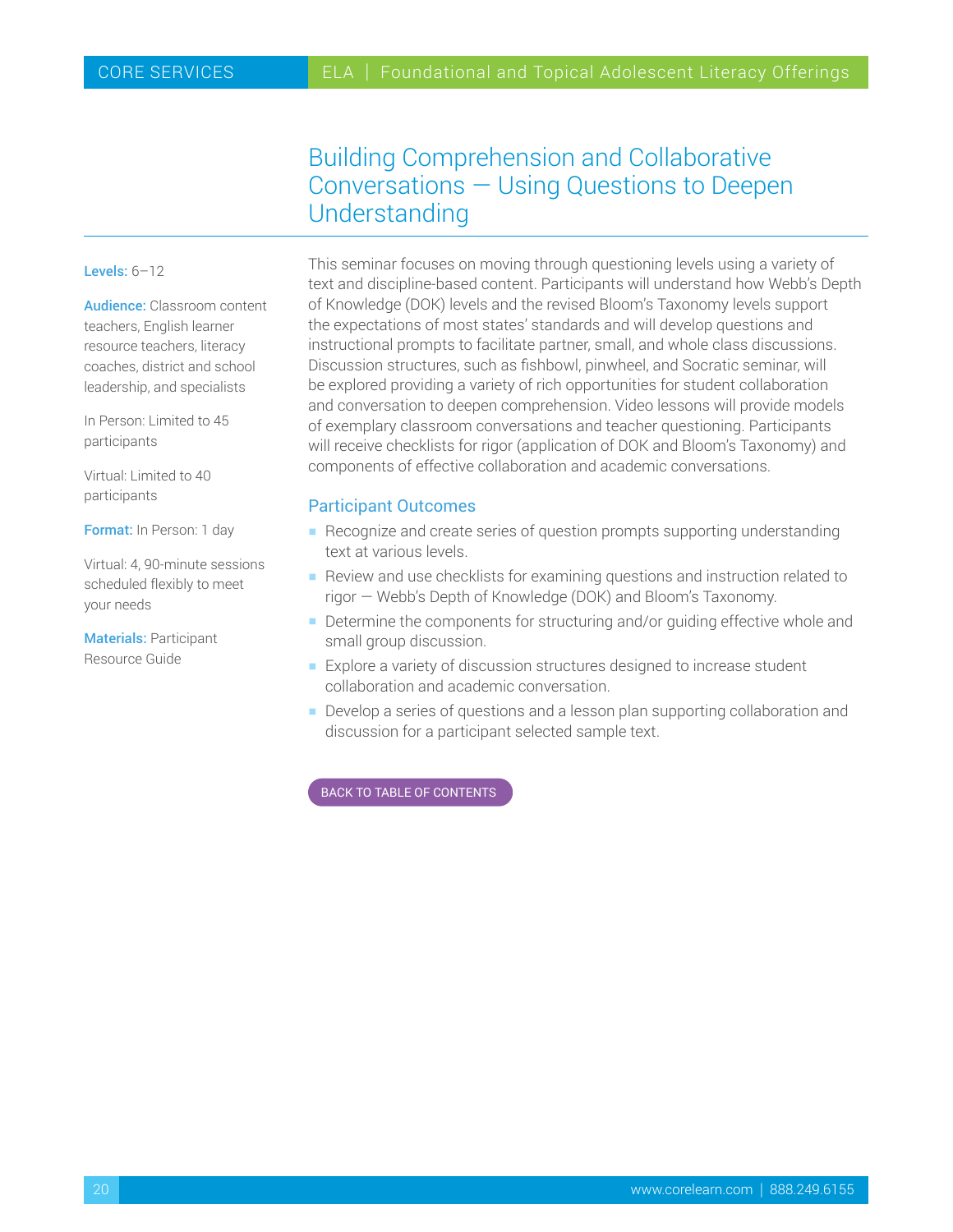## The Close Reading Classroom for Grades 6–12

#### <span id="page-20-0"></span>Levels: 6–12

Audience: Language arts teachers for sessions 1–3 and social studies/history and science teachers for sessions 1 and 2 only

In Person: Limited to 45 participants

Virtual: Limited to 40 participants

Format: In Person: 3 days

Virtual: 12, 90-minute sessions scheduled flexibly to meet your needs

Materials: Participant Resource Guide

Through modeling, mini-lecture, guided practice, and various activities, participants will learn and practice the close reading skills that students need to be college and career ready and meet rigorous state standards. Participants will learn routines for teaching close reading, how to select texts, and the appropriate ways to introduce as well as guide students through and beyond the close reading process with both literary and informational texts. Throughout the three-day seminar, instructors will demonstrate how to incorporate various methodologies, including discussion, writing, and self-reflection into the lessons. Sessions one and two are targeted for English, social studies/history, and science educators, while session three is reserved for English educators. Homework, critical to the effectiveness of the workshop, is assigned between session one and two and also between session two and three for those who continue with the course series.

Topics covered include the following:

#### Introduction to the Close Reading Classroom

- $\blacksquare$  How to define close reading
- $\blacksquare$  Modeling and guided practice
- $\blacksquare$  Standards and close reading

#### Tools for Close Reading

- $\blacksquare$  Selecting texts
- $\blacksquare$  The teacher-apprentice framework
- $\blacksquare$  "Through the text": modeling, annotating, note-taking, highlighting
- **Assessing close reading**

#### What Works in the English Classroom (Day 3 Only)

- $\blacksquare$  Working toward literary analysis: reading inductively
- **F** Textual support for assertions: diction, imagery, details, language, syntax
- $\blacksquare$  Incorporating writing into the close reading classroom

#### Participant Outcomes

- **Example 2** Learn routines for teaching close reading.
- **Become skilled at incorporating various close reading methodologies.**
- **H** Learn how to select texts.
- $\blacksquare$  Gain knowledge on how to incorporate discussion, writing, and self-reflection into lessons.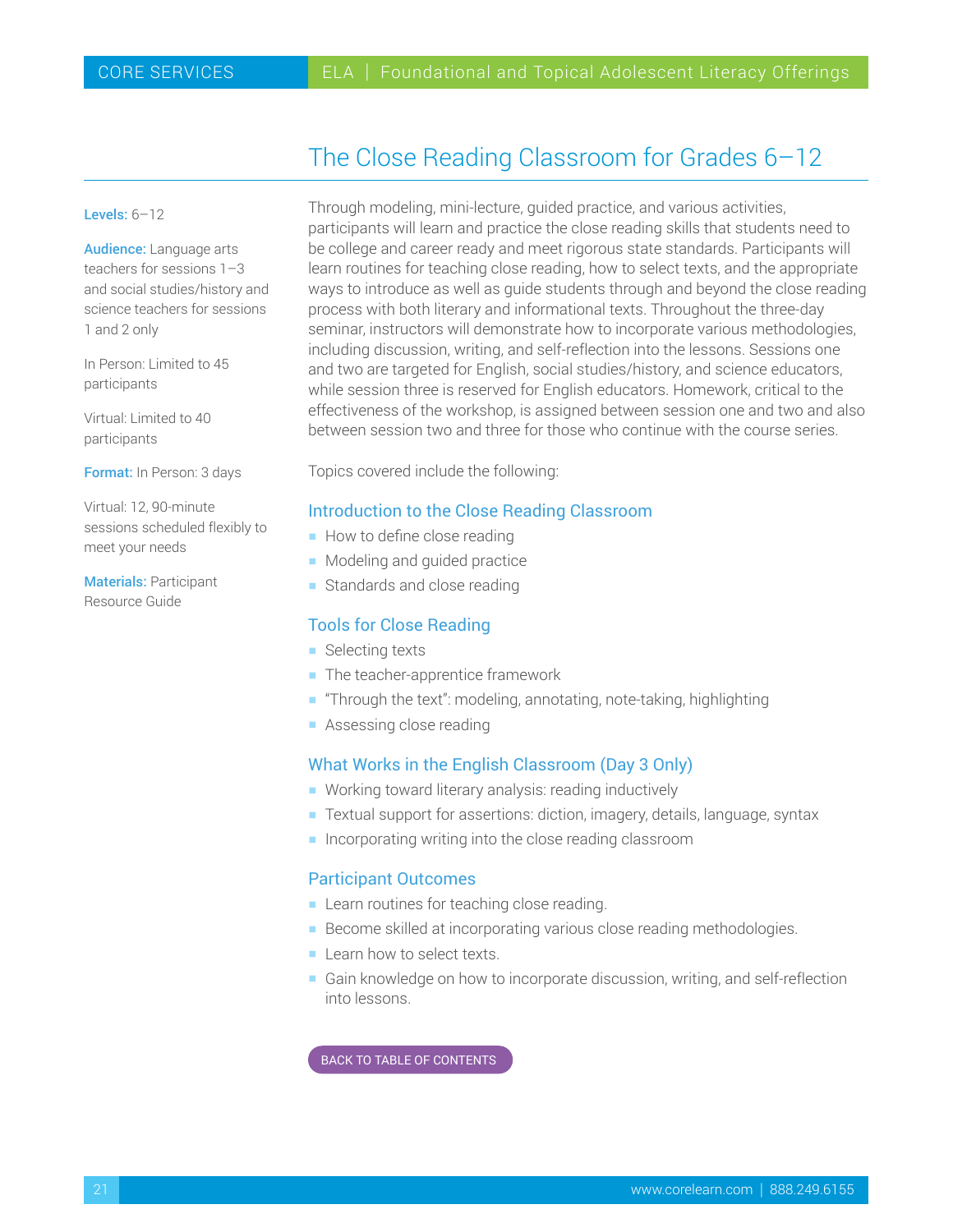## Argumentative and Opinion Writing: Taking a Stand

#### <span id="page-21-0"></span>Levels: 6–12

Audience: Classroom teachers, literacy coaches, district and school leadership, and specialists

n Person: Limited to 45 participants

Virtual: Limited to 40 participants

Format: In Person: 2 days

Virtual: 8, 90-minute sessions scheduled flexibly to meet your needs

#### Recommended prerequisite:

CORE's 2-day Language Conventions and Writing Fundamentals or a strong background in teaching writing

Materials: Participant Resource Guide

This workshop equips educators with the skills and knowledge to help middle and high school students become strong argumentative or opinion writers, essential to mastering state standards and leave high school prepared for college or careers. The workshop will address four important aspects of argumentative writing: asserting a claim, supporting the claim with evidence or grounds for the claim, providing additional backing to support the evidence, and articulating the exceptions or qualifiers to the argument. The workshop builds on CORE's [Language Conventions and Writing Fundamentals](#page-11-0) trainings.

#### Participant Outcomes

- $\blacksquare$  Recognize the rationale for the importance of argumentative and/or opinion writing in state standards and review grade-appropriate writing samples of opinions and arguments.
- $\blacksquare$  Identify the components of writing and the role of clarity, voice, and stance in producing quality writing.
- $\blacksquare$  Determine appropriate grade-level tools for supporting students' writing arguments and/or opinions to validate claims with clear reasons and relevant evidence.
- $\blacksquare$  Create a plan for instruction that supports student development of opinion and/ or argumentative writing.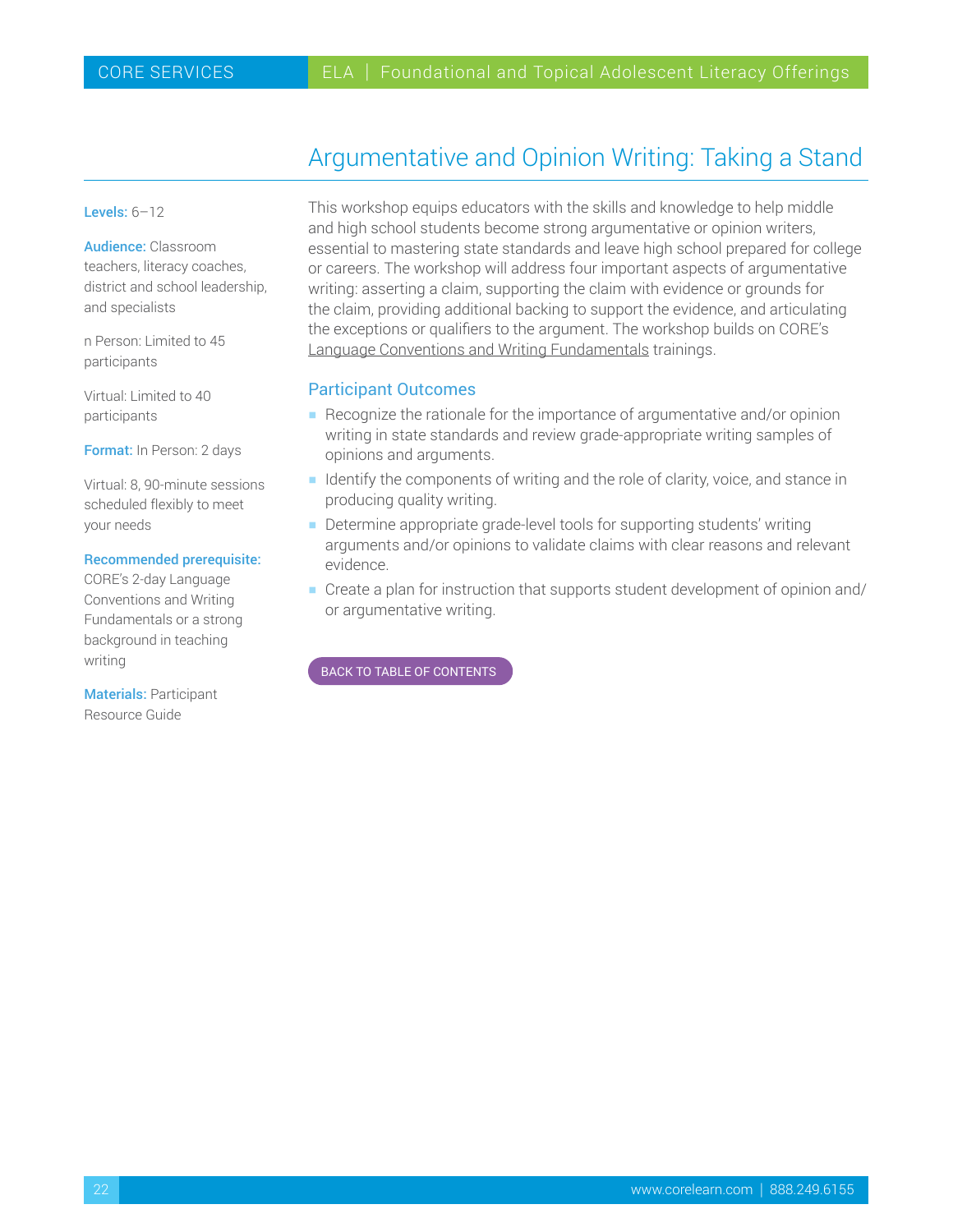### Narrative and Informative/Explanatory Writing, Adolescent Level

#### <span id="page-22-0"></span>Levels: 6–12

Audience: Classroom teachers, literacy coaches, district and school leadership, and specialists

In Person: Limited to 45 participants

Virtual: Limited to 40 participants

Format: In Person: 1 day

Virtual: 4, 90-minute sessions scheduled flexibly to meet your needs

Materials: Participant Resource Guide

This one-day session focuses on both narrative and informative/explanatory writing. We break down narrative writing by setting up a problem or situation (the beginning), developing the plot and character (the middle), and crafting strong conclusions or resolutions. At this level, the focus is on descriptive details and coherent sequences, writing with a point of view, and using dialogue effectively. The afternoon session centers on informative/explanatory writing, starting with ways to organize and analyze the topic, and using organizational structures such as cause and effect, compare and contrast, and definition. The afternoon will also address transitions and strong conclusions.

#### Participant Outcomes

- $\blacksquare$  Learn to develop ideas with details, evocative language and facts, and sequenced events.
- **H** Understand the different types of narrative text and ways to organize narratives.
- $\blacksquare$  Understand ways to develop explanations that are coherent.
- $\blacksquare$  Learn different order structures for both narrative and explanatory writing.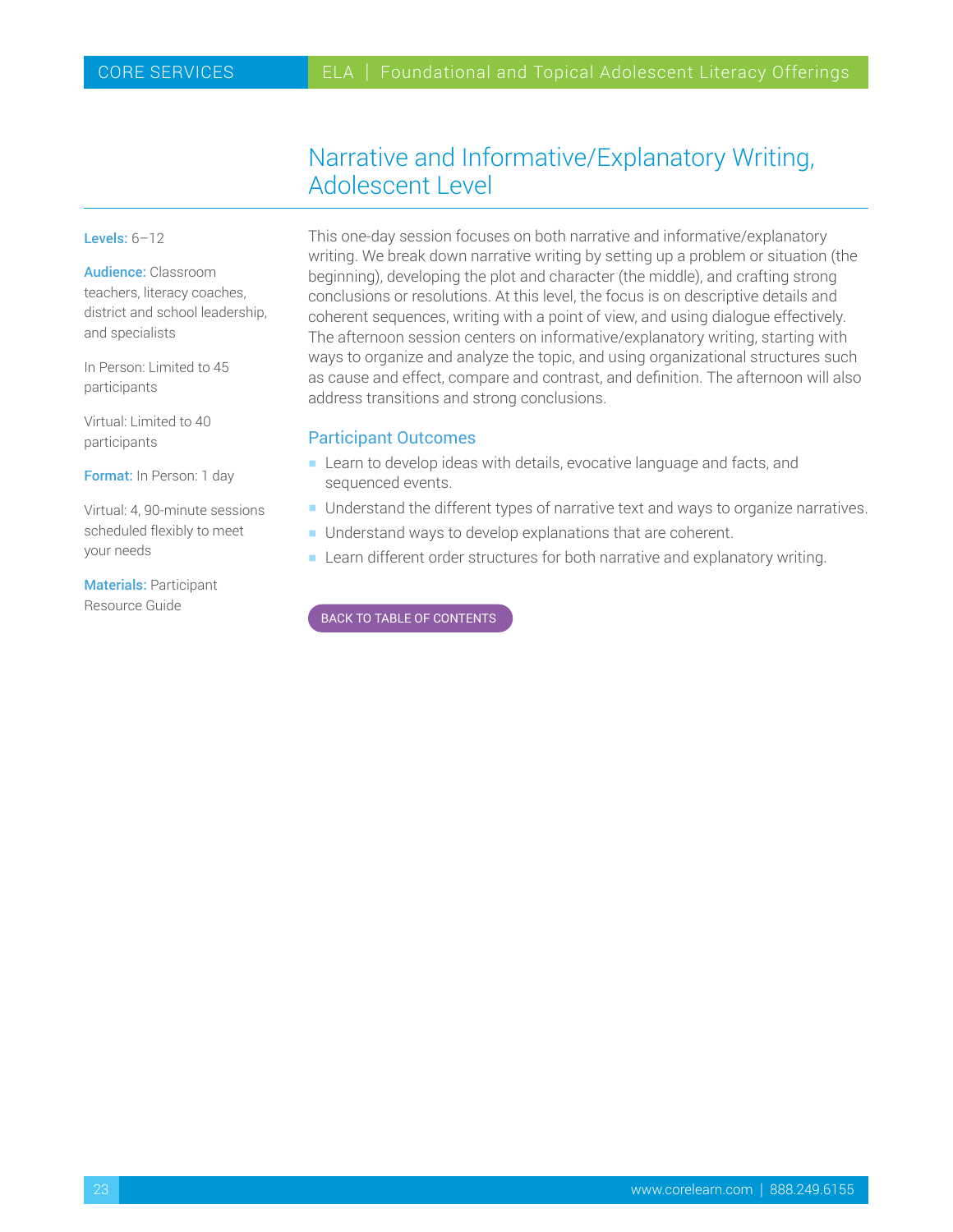# <span id="page-23-0"></span>INSTRUCTIONAL RESOURCES



## *Teaching Reading Sourcebook*

The *Teaching Reading Sourcebook* is a comprehensive reference about reading instruction. Organized according to the elements of explicit instruction (what? why? when? and how?), the *Sourcebook* includes both a research-informed knowledge base and practical sample lesson models. It teaches the key elements of an effective reading program — phonemic awareness, decoding, vocabulary development, fluency, and comprehension — in a practical hands-on teacher's guide. The new version contains Standards information, cross-references, and graphic explanations to identify how best practices in teaching reading align with the standards.





## *Assessing Reading: Multiple Measures*

*Assessing Reading: Multiple Measures* provides a collection of tests for the comprehensive assessment of skills related to reading. These assessments can help identify why a student is having reading difficulty, determine what the next step in instruction should be to remediate that difficulty, and monitor progress throughout the course of instruction.

The majority of the tests are individually administered. Easy-to-follow instructions are given for the administration and scoring of each test along with reproducible record forms. Interpretation is based on skill mastery and comparison of performance among students in the classroom. Spanish assessments are also included for the early grades, where students may be in bilingual programs.

## *Vocabulary Handbook*

For all educators who are working to improve reading achievement, this handbook provides clear instructional approaches for successfully building students' vocabulary knowledge — knowledge essential for strong reading comprehension.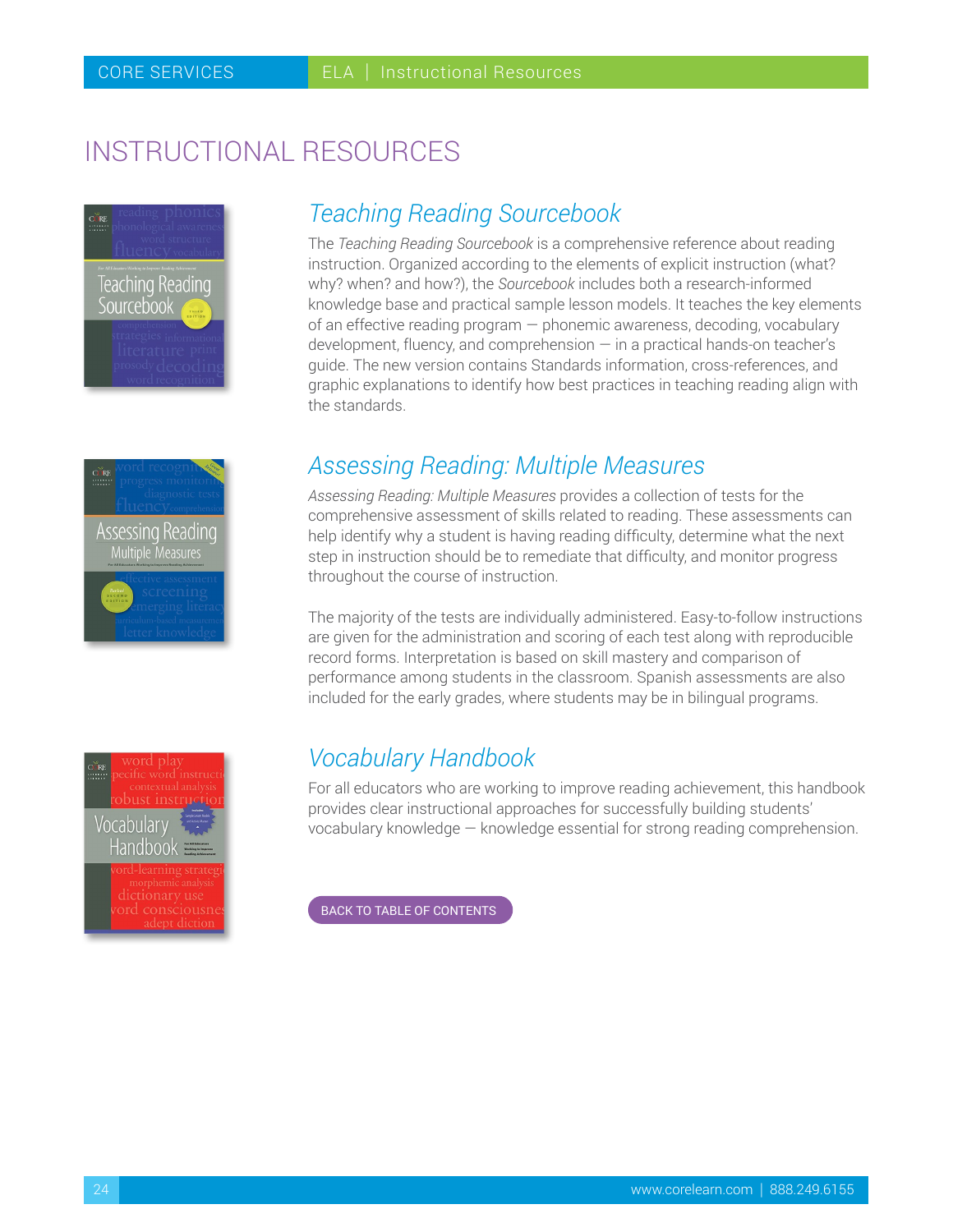# <span id="page-24-0"></span>ONLINE COURSE

### Online Elementary Reading Academy

#### Levels: K–6

Audience: Teachers and reading specialists, principals, assistant principals, reading instructional coaches, preservice teachers or classes

Format: 7 asynchronous online modules taken over 7–10 weeks at participants' own pace

Materials: Materials are sent to participants and include the *Teaching Reading Sourcebook, Assessing Reading: Multiple Measures,*  and online access to 2 CORE instructional videos: *Blending Routines* and *Foundational Skills*

Learn foundational skills and effective instructional practices, based on the science of reading, to teach all learners to be strong readers.

The Online Elementary Reading Academy takes the best of CORE's nationally acclaimed *Teaching Reading Sourcebook* and packages it into a facilitated, seven session asynchronous, online course. The course teaches educators the essential components of reading instruction with clear and explicit models immediately applicable to the classroom.

#### Participant Outcomes

- 1. Understand the definition of dyslexia, common warning signs by grade level, and evidence-based instructional practices and accommodations to meet the educational needs of students with dyslexia.
- 2. Articulate the research on the essential components of reading instruction
- 3. Gain clear and explicit models of instruction immediately applicable to the classroom
- 4. Identify the best practices and explicit methods to develop phonemic awareness, phonics and irregular and multisyllabic word knowledge, fluency, vocabulary, comprehension, and literary and informational text knowledge
- 5. Understand the structure of the English and Spanish language system
- 6. Identify and use techniques to support academic language development for English learners
- 7. Understand how to use informal diagnostic measures of phonological awareness, decoding, fluency vocabulary and comprehension as a basis for instructional decision
- 8. Optional Continuing Education Graduate Credit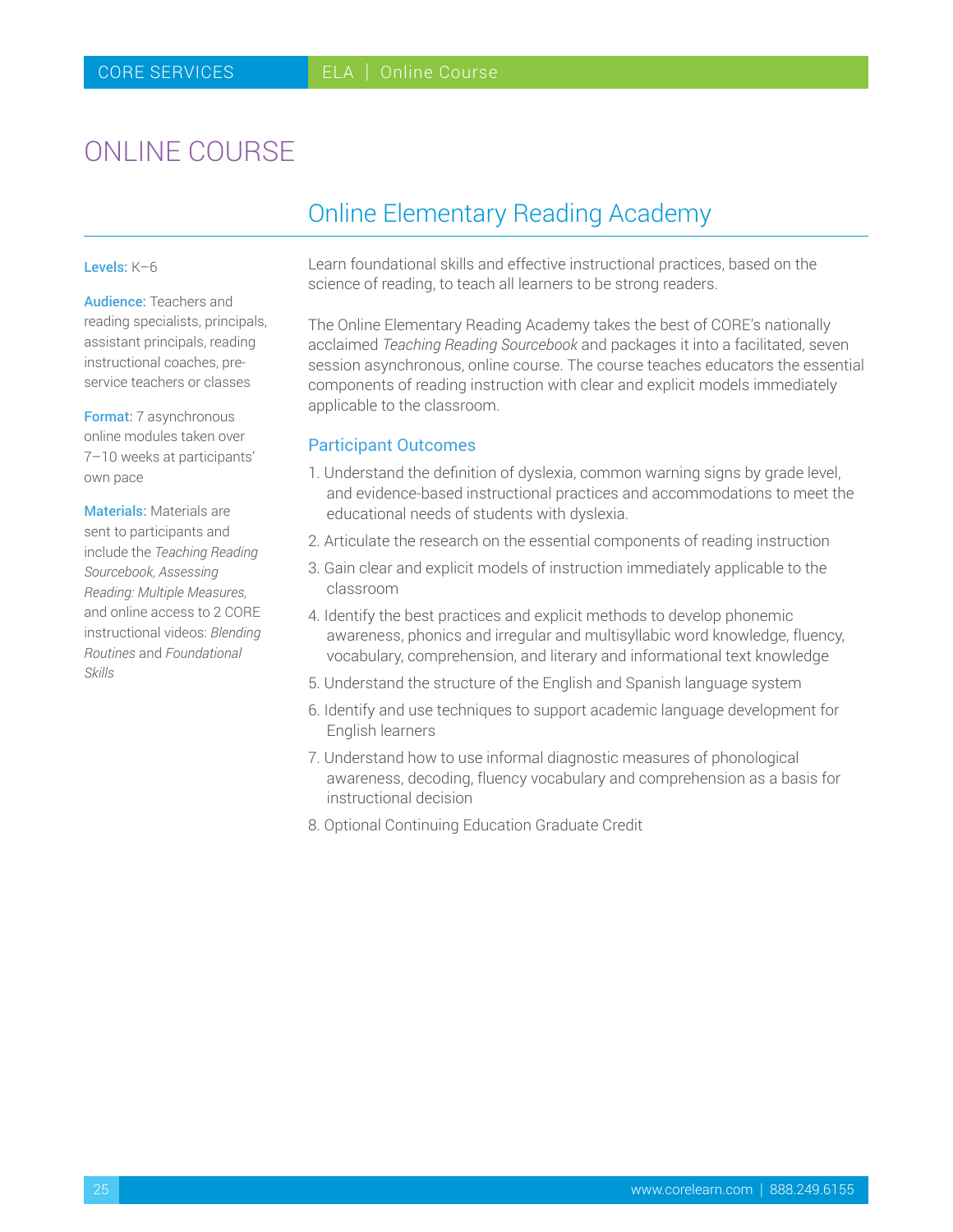#### Course Syllabus

The course is divided into weekly sessions:

Session 1 – Orientation

- Session 2 The Structure of Language
- Session 3 Phonemic Awareness, Explicit Phonics Instruction and Irregular Word Reading
- Session 4 Multisyllabic Word Reading and Fluency
- Session 5 Vocabulary
- Session 6 Comprehension
- Session 7 Reading Assessment for Effective Instruction

Two Zoom sessions are also included to bring the group together for additional Q and A, discussion and problem solving.

#### [Download the Complete Syllabus](https://www.corelearn.com/wp-content/uploads/2021/05/oera-syllabus-202105.pdf)

#### Flexibility to Learn on Your Own Time

Educators take the online course with a cohort of their peers, engaging with the online coursework and participating in moderated weekly online discussions.

CORE Senior Instructors facilitate the course and are available 24/7 for questions.

#### Materials Included

- h *Teaching Reading Sourcebook*
- **h** *Assessing Reading: Multiple Measures*
- h CORE *Blending Routines* and CORE *Foundational Skills* videos

For more information, visit www.corelearn.com/online-elementary-readingacademy.

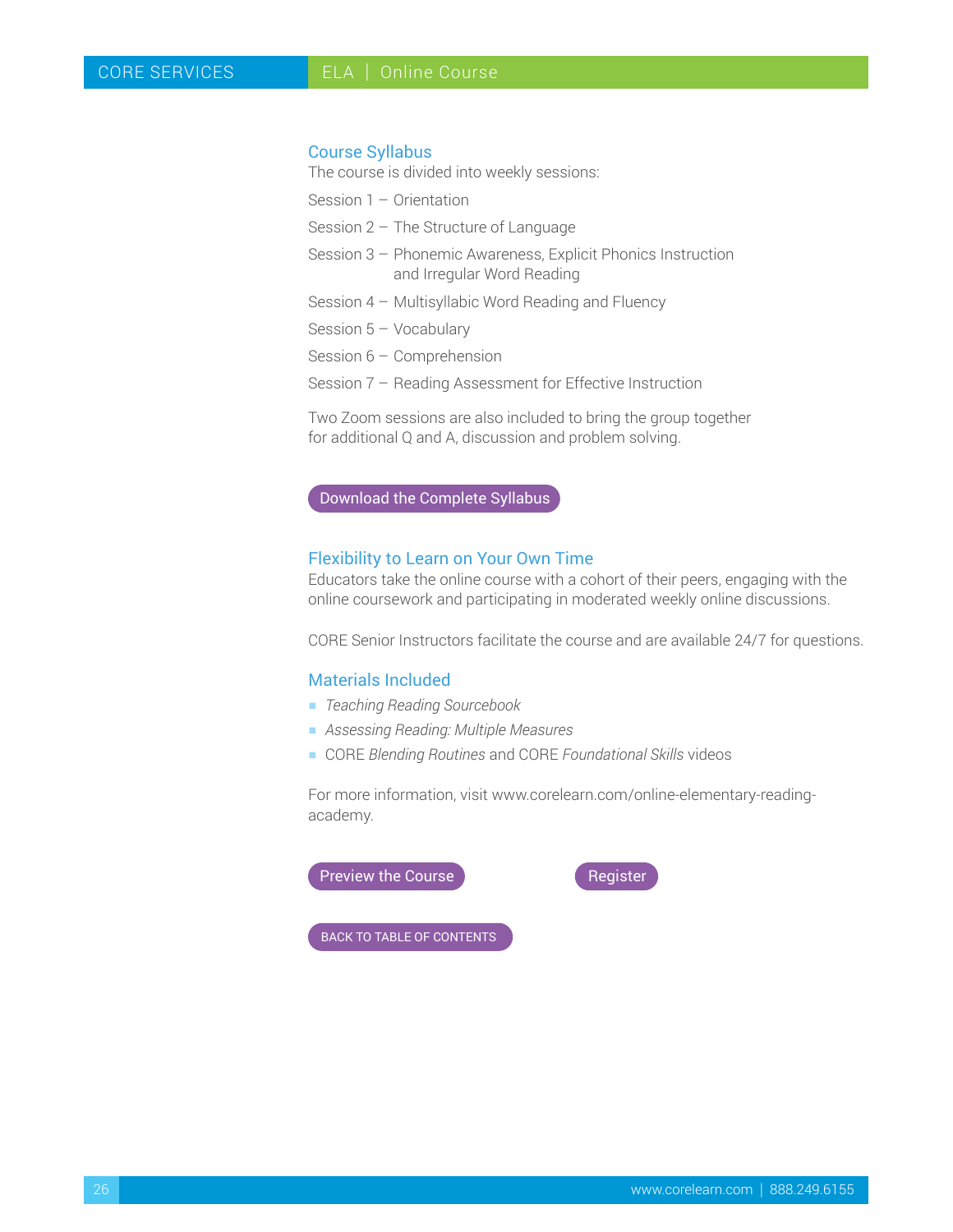# <span id="page-26-0"></span>SPECIALIZED SERVICES FOR OUR PARTNERS

### ANCORA PUBLISHING: *The Third Quest*

#### Levels: 5–12

Audience: Late Elementary, middle and high school educators, specialists, instructional assistants, literacy coaches, and administrators

In Person: Limited to 45 participants

Virtual: Limited to 40 participants

Format: In Person: 2 days

Virtual: 8, 90-minute sessions scheduled flexibly to meet your needs

Materials: Handout provided

#### Levels: 5–12

#### Audience: Teachers,

specialists, instructional assistants, literacy coaches, and administrators working to treat/remediate reading difficulties in 5th grade through high school. Administrator Training is targeted for administrators and coaches

In Person: Limited to 45 participants

Virtual: Limited to 40 participants

Format: In Person: 2 days

Virtual: 8, 90-minute sessions scheduled flexibly to meet your needs

Materials: Handout provided

#### Initial *Third Quest* Basic Training – Extended Schedule

This initial training is two days and includes an overview of the program along with instruction on how to implement the program, including time to practice. The training focuses on intervention for students in 5th grade through high school who experience reading difficulties. This training will include an overview of the structure and organization of *The Third Quest,* the underlying design principles, why it is effective, and how to implement the curriculum. Participants will have the opportunity for supported practice presenting a full *Third Quest* lesson with colleagues in a jigsaw format at the end of the second day of training.

#### Participant Outcomes

- h Recognize the structure and organization of *The Third Quest*
- $\blacksquare$  Identify and learn how to teach key instructional routines
- **Access program resources**
- $\blacksquare$  Practice teaching key routines and a full lesson with colleagues
- $\blacksquare$  Learn to work diagnostically by listening to students
- $\blacksquare$  Connect the curriculum to the science of reading

#### Initial Basic Training and Administrative Training

This initial training is two days and includes an overview of the program along with instruction on how to implement the program, including time to practice. This training focuses on intervention for students in 5th grade through high school who experience reading difficulties. This training will include an overview of the structure and organization of *The Third Quest,* the underlying design principles, why it is effective, and how to implement the curriculum. In addition, a special session of approximately 90 minutes will provide administrators with recommendations on how to provide support for a *Third Quest* implementation. Administrators will learn useful "look fors" when completing walk throughs during *Third Quest* lessons. "Look fors" can prompt positive feedback to encourage continued fidelity of implementation and student engagement and also prompt possible topics for improvement and follow up.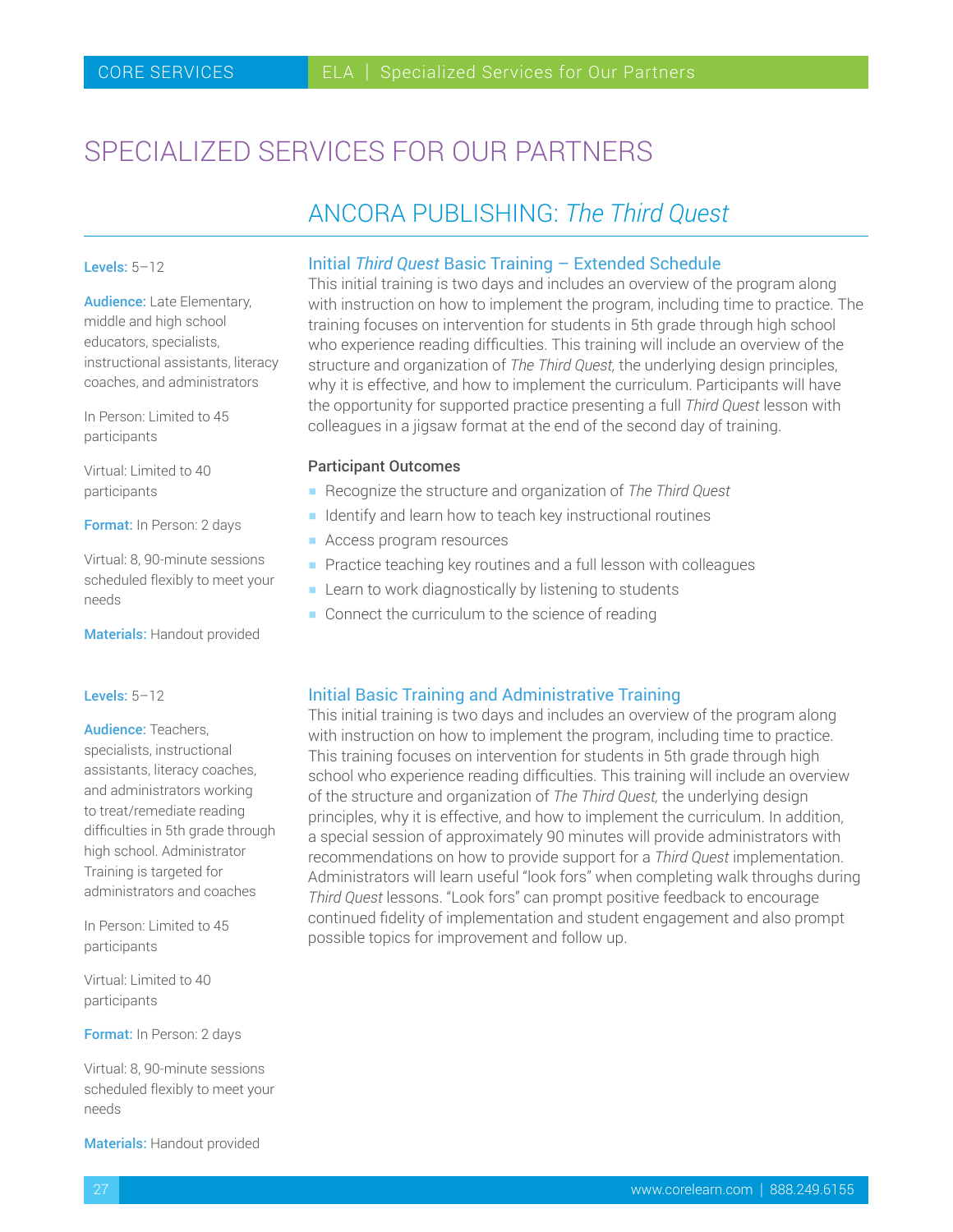#### Participant Outcomes

- h Recognize the structure and organization of *The Third Quest*
- $\blacksquare$  Identify and learn how to teach key instructional routines
- **-** Access program resources
- $\blacksquare$  Practice teaching key routines with colleagues
- $\blacksquare$  Learn to work diagnostically by listening to students
- $\blacksquare$  Connect the curriculum to the science of reading
- h Learn key "look fors" when observing *The Third Quest* lessons
- $\blacksquare$  Learn how to use an observation tool during walkthroughs
- $\blacksquare$  Learn how to provide positive feedback and how to share topics for improvement

#### Additional *Third Quest* Trainings

The following sessions are 90 minutes each:

Implementing *The Third Quest* with Fidelity: This training is focused on implementation fidelity. After having the opportunity to teach the program for several weeks, instructors will learn strategies focused on continuous improvement when implementing *The Third Quest.* This session will include review of audio or video lessons to identify positive practice along with next steps for improvement. This session is for educators who have completed the basic training and have some experience teaching the program.

Teaching Coaches to Help Teachers with Fidelity of Implementation: This session provides strategies for helping teachers with continuous improvement when implementing *The Third Quest.* Coaches will learn strategies for a) coteaching and debriefing, b) observing and debriefing, and c) how to review inprogram progress monitoring data and determine appropriate recommendations.

Progress Monitoring and Enhanced Effectiveness: This training is intended for interventionists using *The Third Quest.* The training provides a deeper dive into the assessment and continuous progress monitoring of students in *The Third Quest.* Interventionists will learn how to analyze data and deliver diagnostic-prescriptive support to individual students who may lag behind other students in the group or who are not making adequate progress.

The above sessions will be combined with site implementation visits and coaching support to schedule full days onsite.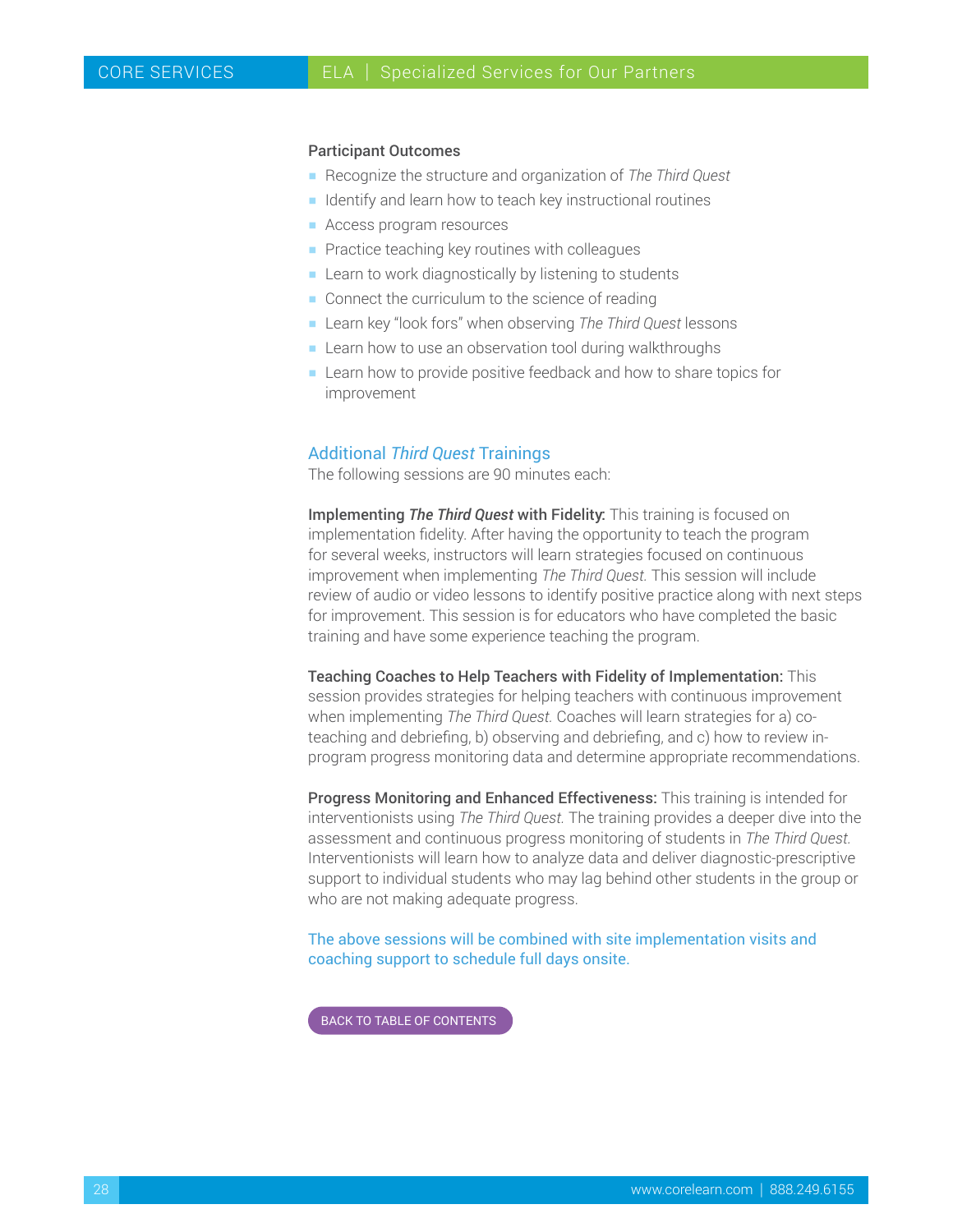## CENTER FOR THE COLLABORATIVE CLASSROOM (CCC) SERVICES

<span id="page-28-0"></span>Levels: K–12 for *SIPPS;* Elementary for *Being a Writer*

Audience: Teachers and reading specialists, principals, assistant principals, reading instructional coaches, preservice teachers or classes

In Person: Limited to 45 participants

Virtual: Limited to 40 participants

Format: In Person: Generally, 1 day with more than 1 level and overview

Virtual: 4, 90-minute sessions scheduled flexibly to meet your needs

Materials: A small *SIPPS* handout to be copied by the client; Participants are expected to bring their *SIPPS* materials

CORE provides initial and ongoing support for CCC products. Services include full day sessions, as well as on-site follow-up. CORE supports *SIPPS* and *Being a Writer.* Trainings are customized to meet the needs of the school/district.

#### *SIPPS* Initial Training

Sessions include an in-depth overview of Beginning, Extension, Challenge, and *SIPPS* Plus levels as needed to successfully prepare for the first weeks of instruction. Topics will include the research base underpinning the program, placement and formative assessments, suggestions for grouping, modeling and practice of the routines, and lesson and program design. An overview of the online resources in the Learning Portal will also be included.

#### *Being a Writer* Initial Training

Sessions include an in-depth overview of the program to successfully prepare for the first weeks of instruction. Topics will include the research base underpinning effective writing instruction, lesson and program design, formative and summative assessment options, how to structure teacher conferencing, and managing the writing classroom, and. An overview of the online resources in the Learning Hub will also be included.

#### Classroom Teacher Coaching, Lesson Study, Program Planning

The Consultant provides a number of services directly to classroom teachers and school administrators to support effective implementation. With the local coach, teachers, and/or principal, she or he coaches classroom teachers based on direct observation and feedback. The Consultant also conducts collaboratively planned demonstration lessons, using your CCC materials. With the coach, the Consultant works with groups of teachers to plan grade-level grouping and interventions based on analysis of assessment data. The Consultant also works with groups of teachers to provide review and deeper understanding of the selected CCC programs, provide lesson study, practice routines, and/or resolve implementation issues related to the programs. The number of classrooms and teachers visited during any one day depends on the priorities of the school leadership and the specific issues the Consultant needs to address.